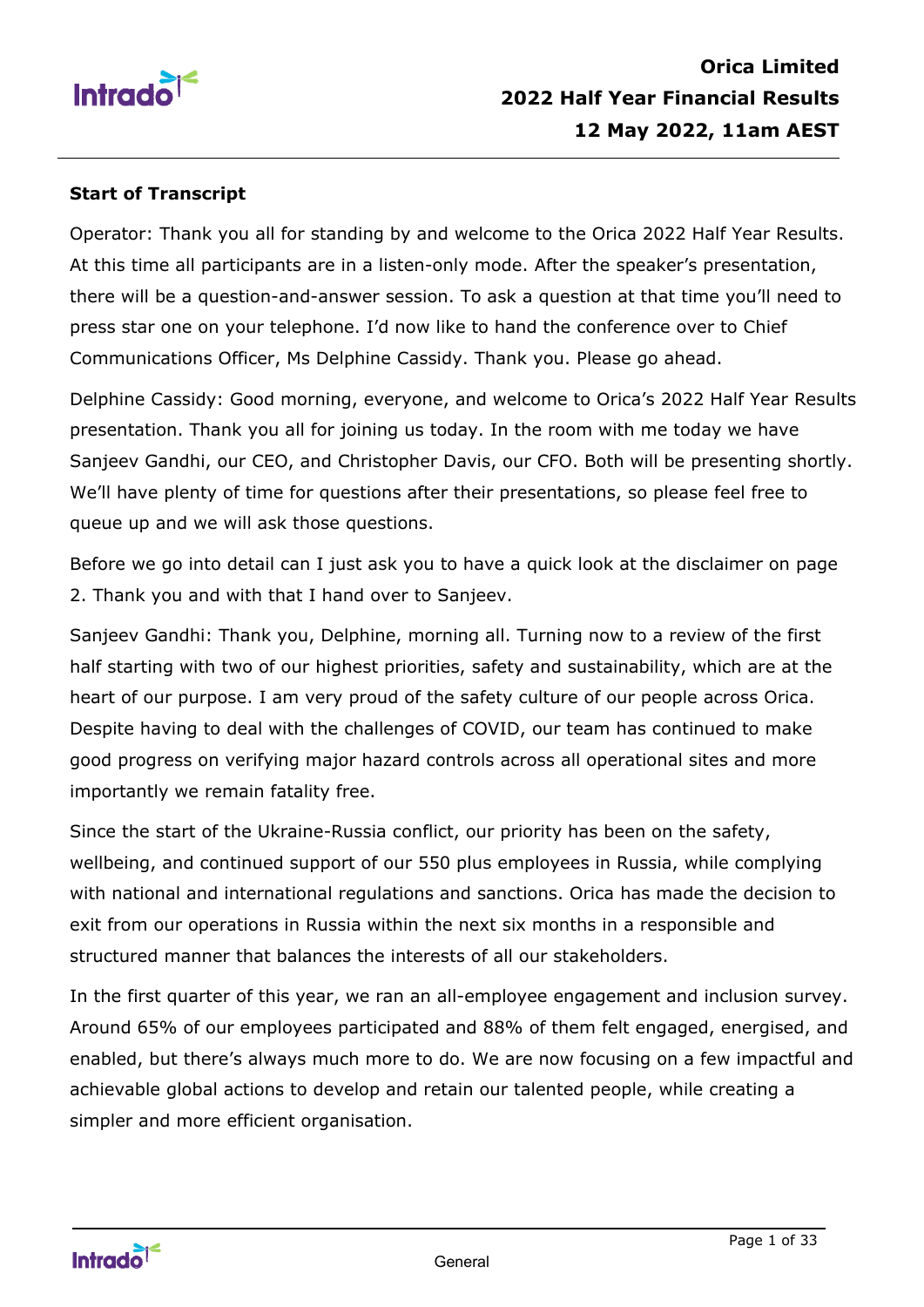

With our new integrated enterprise system now stabilised, we will simplify processes and systems to make us more agile, reduce our workload and give us the capacity to focus on meaningful, exciting work that contributes to our strategic objectives for profitable growth.

Protecting our environment is also a key priority for Orica as we aim to minimise loss of containment and serious environmental incidents. This is a good segue to the next slide as we accelerate decarbonisation and move towards a low carbon future.

To recap, last year we set a new 2050 net-zero emissions ambition to guide long-term strategic investment decision making and we updated our rem framework, to more explicitly link executive remuneration to emission reduction performance.

Since then, in the first half of this year we have commissioned tertiary catalyst abatement technology at our Carseland plant in Canada, that has improved emission intensity significantly and can deliver over 80 kilotons of CO2 equivalent of emissions abatement each year. Installation of a similar tertiary abatement technology is expected to be completed at Kooragang Island in Australia, within the next 12 months.

We have successfully signed MoUs with key industry partners in Australia to explore the feasibility of green hydrogen and green ammonia production hubs, both in Queensland and in New South Wales. We have signed an agreement with Alpha HPA Project leveraging our Yarwun plant, to open new opportunities in high growth future facing industries like emobility.

We have commenced pre-feasibility for Yarwun decarbonisation and secured approval to generate carbon credits there. We are continuing to invest in digital and automated technologies offering safer solutions to our customers that increase productivity, while managing social and environmental impacts.

We are also growing our market share in quarry and construction and future-facing commodities, as we actively manage our exposure to thermal coal. We will continue to partner and engage with our suppliers and customers on Scope 3 emissions to support technical solutions for decarbonisation, as well as understanding how to further reduce our value chain emissions.

We operate in a hard to abate environment and I'm very pleased with our progress on accelerating decarbonisation and moving towards a lower carbon future.

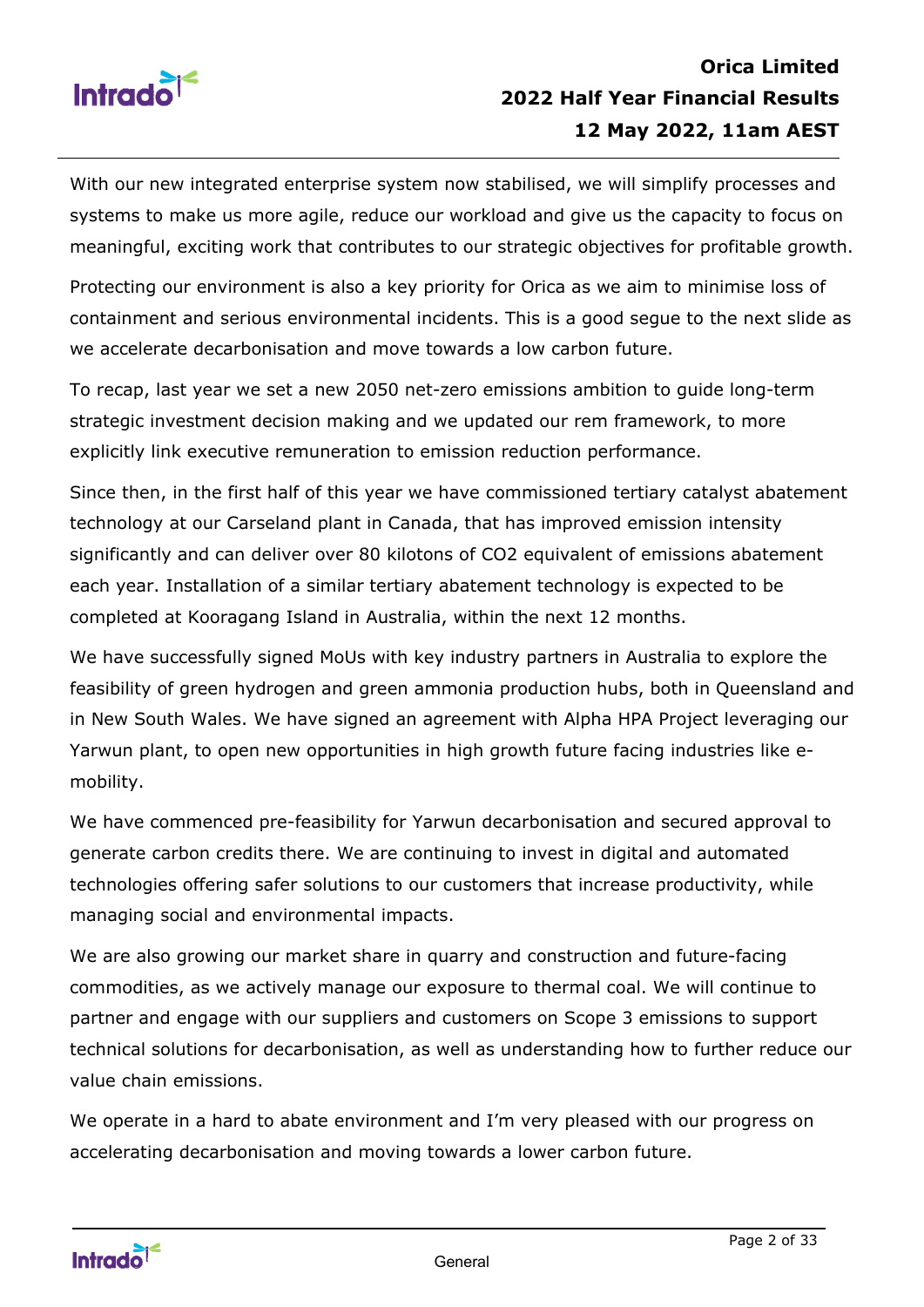

Turning to our financial results for the first half on slide number 7. Our first half results reflect the relentless efforts of our team in improving performance in line with our refreshed strategy and better market conditions driven by strong global commodity prices. All regions delivered improved performance versus the PCP.

There was strong volume growth particularly in Australia, Indonesia and Latin America and improved product mix as customers shifted to premium products in Australia, Latin America, Africa, and the Nordics.

Importantly, we have started to see the benefits of our focus on pricing discipline in new and renewed contracts. We expect to see pricing improvements continue as our contracts come up for renewal over the next couple of years. These pricing initiatives have helped broadly offset the increased input costs.

Export bans from Russia, followed by the Russia-Ukraine conflict, and elevated energy prices in Europe, has led to significant disruptions in the ammonium nitrate market and constrained supply.

The strength of our global manufacturing and supply network enables us to meet our customers' needs, as we continue to navigate through difficult operating conditions, particularly from the ongoing Russia-Ukraine conflict.

We completed the sale of Minova in the half. Chris Davis will go through the impact of the sale, along with the other non-core asset sales shortly. The Board declared a dividend of \$0.13 per share, in line with our dividend target payout ratio.

Turning now to the regional performances on slide 8. I will keep this at the high level and more detail can be found in the appendix. I am pleased to say that each of the regions and Orica Monitor delivered an improved EBIT this half compared to the PCP. In APA, there was strong volume growth across the region.

In coal, there was strong customer demand due to the high coal prices, though continued wet weather on the east coast of Australia held back the full volume potential. The wet weather has resulted in increased demand for high-margin emulsions, which is needed to mine in wet conditions. The Indonesian coal market performed very well with Asia contributing strongly to the results in this half.

Metal volumes increased, driven mainly by strong demand as a result of high commodity prices. The planned maintenance turnarounds at Yarwun and Burrup were completed in the

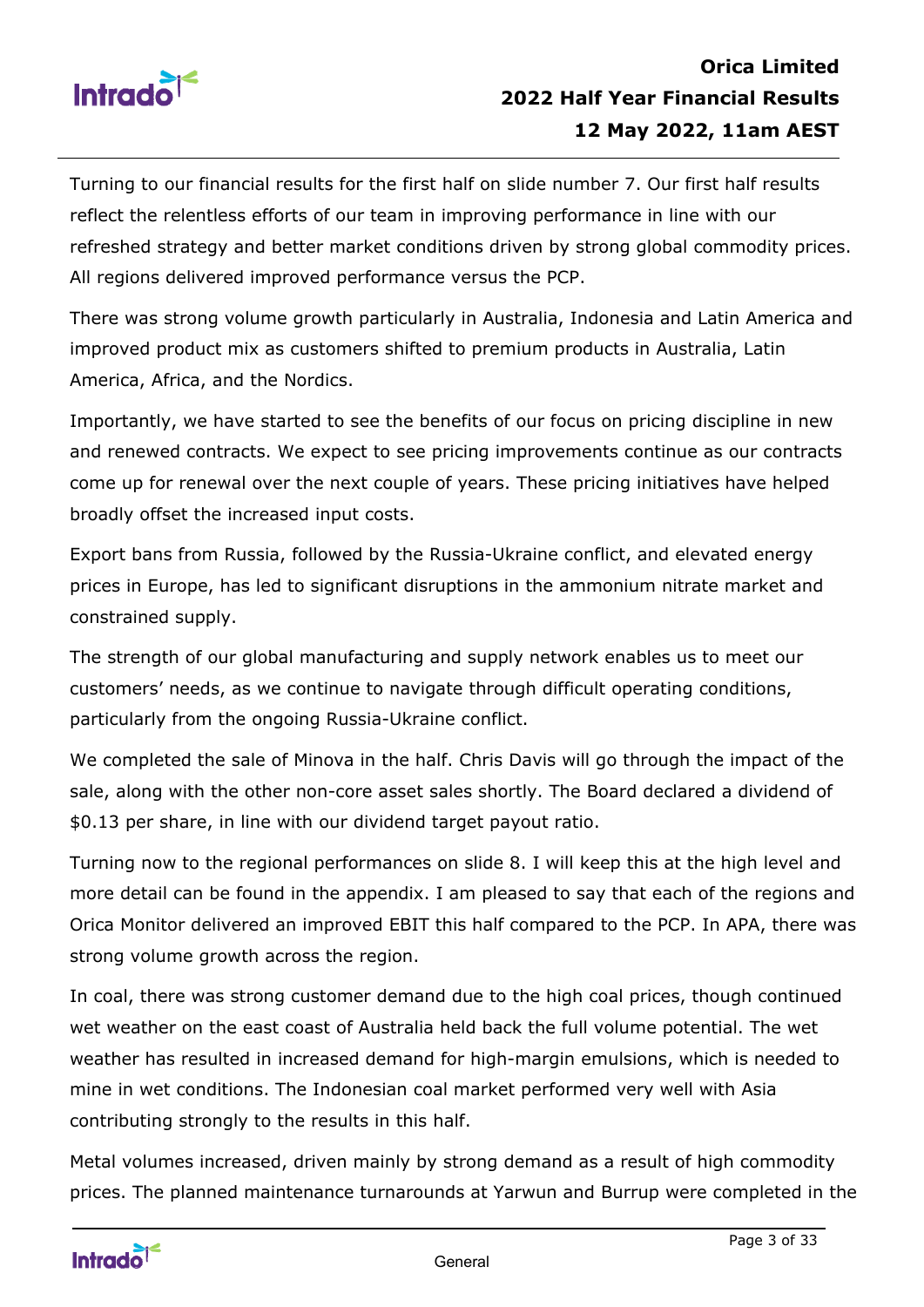

half and all continuous manufacturing plants operated at available capacity, as commodity prices drove strong market demand.

Ammonia costs have continued to increase to unprecedented levels having an adverse cost impact on Yarwun, Burrup and Bontang due to the time lag in passing through these costs. This has been offset by improved pricing discipline across the region and cost control initiatives.

In North America, operating conditions strengthened across the region during the first half. Mining activity continues to recover towards pre-COVID levels. Demand for gold, particularly in Canada, increased and demand for other commodities was strong, driving high market prices.

Quarry and construction markets in the US were up, supported by the US infra bill. The Q&C market in Canada also improved. Improved contract pricing together with a favourable product mix offset the impact from higher third-party sourcing costs during the Carseland plant turnaround.

Supply chain challenges from raw material shortages, inflationary pressure and increased gas and freight costs were mostly mitigated by efficiency and cost reduction initiatives. Earnings growth was partially limited by supply constraints in the US, due to the short North American AN market and labour shortages, in a highly inflationary environment.

The Carseland ammonium nitrate manufacturing plant is now operating at full capacity following the planned major maintenance turnaround which was completed in October 2021. As mentioned earlier, tertiary abatement technology has been installed at the plant reducing unabated carbon emissions, in line with Orica's decarbonisation plans.

In Latin America there was a strong recovery in mining activity, particularly in copper and gold, driven by higher commodity prices. This led to high AN volume growth and increased demand for premium products and electronic blasting systems, as the higher commodity prices offset previous customer cost constraints.

AN trade flows into Latin America from Russia were constrained due to the Russia, Ukraine conflict. Alternative AN sourcing initiatives were successfully put in place, as security of supply for customers was paramount.

Increases in ammonia prices and sea freight costs, along with cost inflation, continued to drive higher AN prices. The Latin American team acted swiftly by implementing pricing

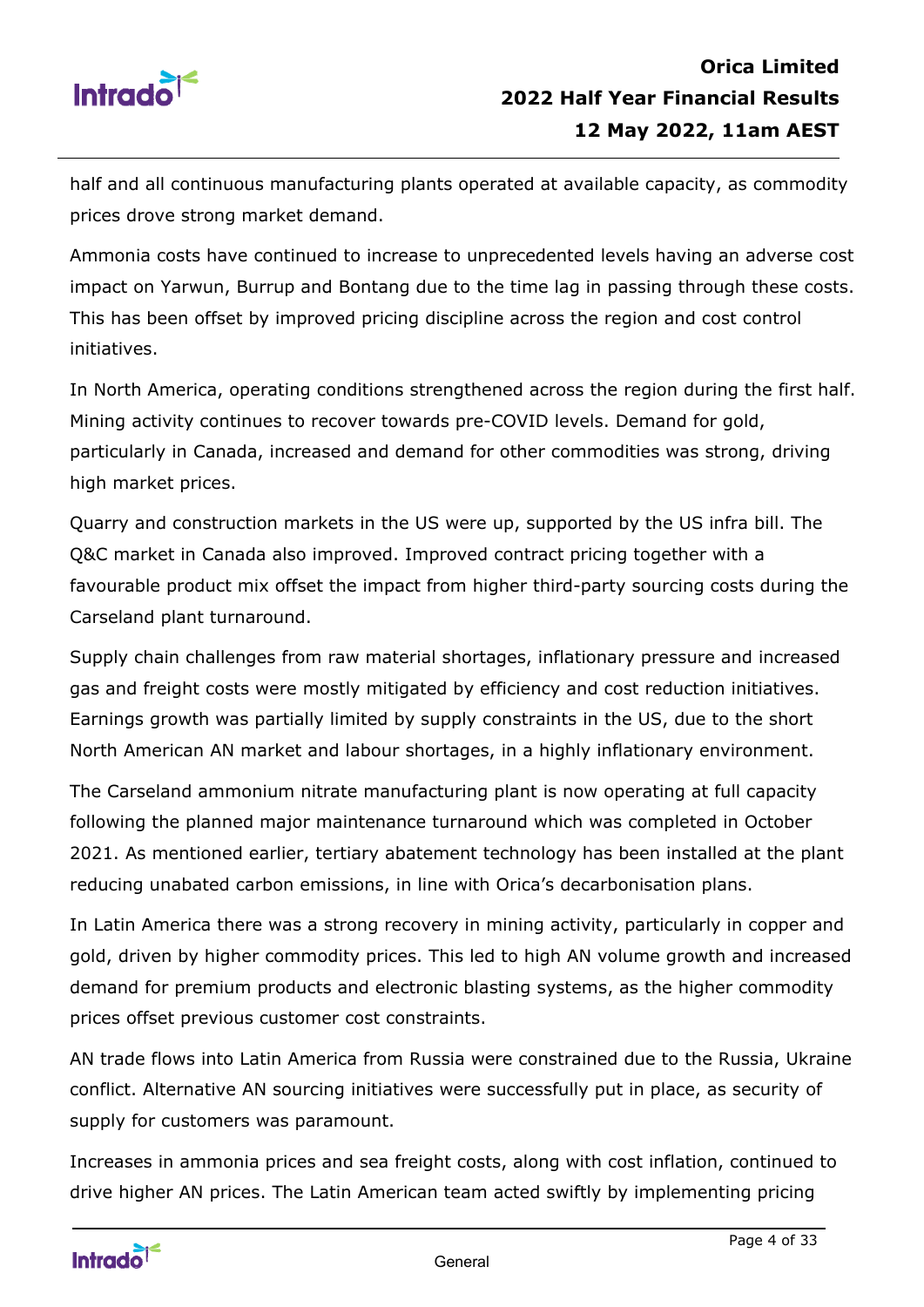

initiatives which included, changes to rise and fall clauses from quarterly to monthly on some contracts and terms in many customer contracts were updated to include clauses for the pass through of freight costs.

Supply initiatives included negotiating improved supplier terms, and changes to shipment loadings and movements, this also contributed to the region's improved performance. Exsa which was acquired in 2020 and is now fully integrated into the business, continues to perform well.

Turning now to slide 9. In EMEA, the region faced the most challenges in the first half. European gas prices increased significantly during the half, leading to the closure of several ammonia plants in the region and changing supply-demand dynamics in the AN market.

Russia enforced quotas on AN exports from December 2021, followed by a ban from February 2022. The Russia-Ukraine conflict has created significant disruption to AN and energy trade flows, and mining activity in Russia decreased towards the end of the first half.

As mentioned earlier, Orica will exit from its operations in Russia in the second half. The related assets have been fully impaired in the first half. Chris Davis will talk more about this shortly.

On the positive side, copper and gold mining activity in Africa remained very strong, along with improvements in quarrying and construction in the Nordics and Western Europe as post COVID-19 activities picked up.

Initiating system volumes grew strongly with a favourable mix shift towards electronic blasting systems in the Nordics and in Africa. Despite the significant market challenges, EBIT in this half was higher than the PCP.

And finally, to Orica Monitor. Since its acquisition in 2018, this business continues to be a solid contributor to Orica's overall results. With continued growth in radar sales, improved pricing and further penetration of new customer sites, GroundProbe remains the global leader in this sector.

In addition, there was strong growth in recurring contracts from leases, care plans and geotechnical remote monitoring support services, particularly in Brazil where a new regional geotechnical support service office was opened.

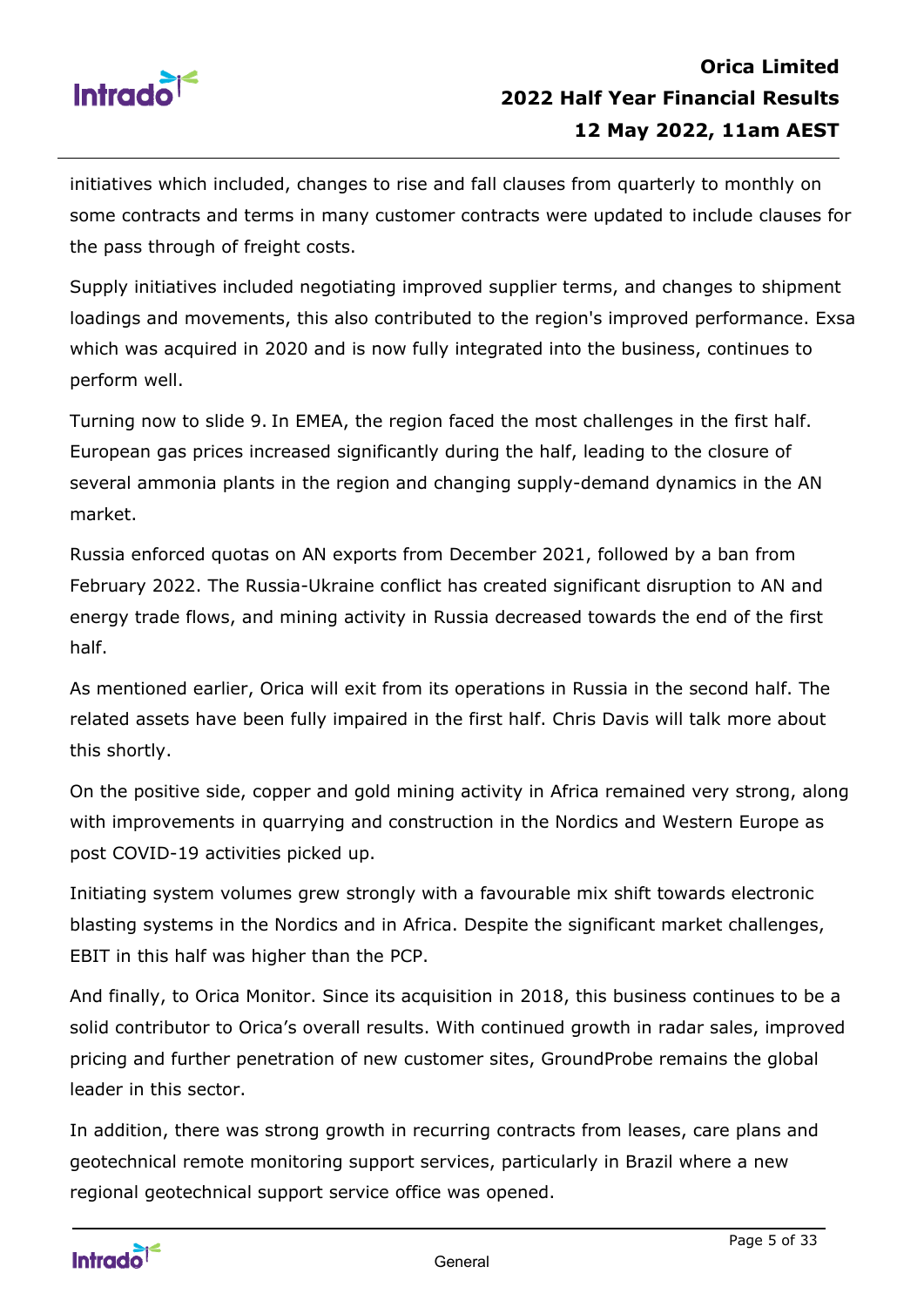

With further growth in radar volumes expected to continue, planning has begun on a second assembly line outside of Australia to double production, reduce landed cost and improve speed to global markets.

We are also now working on broadening and integrating Orica Monitor's sensors and software suite, with Orica Digital Solutions end-to-end digital workflows. This will be truly an end-to-end service offering for our customers.

I now hand over to Chris, to take us through the financials for this half.

Christopher Davis: Thanks, Sanjeev. For clarity the numbers presented today include the results of Minova, which has been treated as a discontinued operation in the financial reports. With that in mind, I would like to turn your attention to the key financial metrics on Slide 11.

The first half of 2022 has seen a strong improvement in results driven by improved volumes, in particula,r in the Australia Pacific Asia and Latin America regions. The unit cost benefit at our manufacturing plants as a result of higher volumes and improvement in contract pricing across the business, as well as customers moving to higher value products and the benefit of reduced overheads.

Looking at the first half results, sales revenue of \$3.3 billion was up 25% from the prior period due to increased volumes, the impact of a significant increase in the ammonia indices and an increase in selling prices.

At \$424 million, underlying EBITDA has increased 24% over the comparable period. Underlying EBIT of \$245 million has increased 58%, which I will outline in more detail in the following slides. Underlying NPAT of \$129 million is 71% above the prior period, driven primarily by improved earnings.

Statutory net loss after tax of \$85 million has been impacted by after tax significant items of \$214 million, which I will outline in more detail on the next page. At \$0.361, earnings per share is up \$0.175 on the prior period, driven by a higher underlying NPAT. The interim dividend of \$0.13 per share will be unfranked and represents a payout ratio of 41.1%.

Turning to slide 12 entitled Individually Significant Items. On 1 March we communicated that Orica had successfully sold its interest in the Minova business to the Aurelius Group for \$180 million, subject to transaction costs and customary completion adjustments.

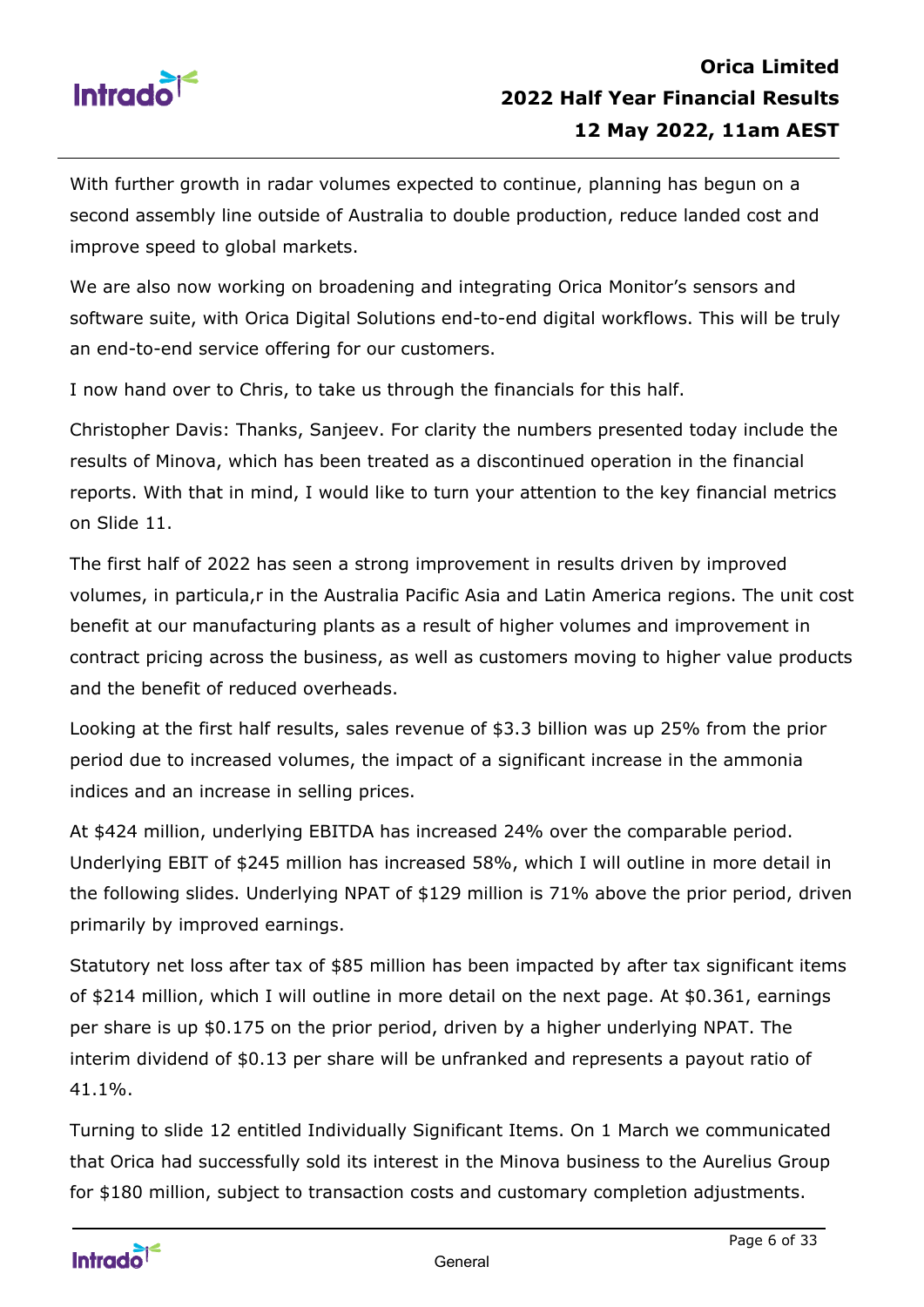

Along with the sale of Orica's Nitro Consult business in Sweden this has resulted in a combined cash profit of \$30 million, before tax.

As a result of the sale of the Minova business, the non-cash foreign currency translation reserve loss of \$95 million before tax that is held in equity, has been released to the income statement, as required by accounting standards and adversely impacts the statutory reported result.

Following the invasion of Ukraine by Russia, Orica has made the decision to exit our operations in Russia in a safe and responsible manner, ensuring at all times the interests of our people are taken into account.

This has resulted in the need to consider the carrying value of the Europe, Middle East, Africa segment, resulting in a non-cash write-off before tax of \$78 million of assets within the Russian business and \$45 million of goodwill in the EMEA segment. The non-cash foreign currency translation reserve balance relating to Russia will be released to the income statement in the second half of the year upon exit of the business.

Additionally, within EMEA a further \$33 million relating to Orica's investment in Turkey, has been written off, of which \$18 million is attributable to non-controlling minority interests. Given the materiality of these items, these one-off costs have been disclosed as significant items and do not form part of the underlying result.

Turning to the EBIT bridge on slide 13. The impact of the movement in the Australian dollar on the translation of our foreign currency earnings has had an adverse impact of \$8 million in the six months to 31 March, with the largest impact in the EMEA segment. Improved volumes had a positive impact of \$28 million.

Ammonium nitrate sales volumes increased 5% to 2 million tonnes driven by new customer contracts in Australia and Brazil, as well as improved demand from existing customers in Canada, Indonesia and Peru.

Sales volumes of our higher margin more advanced electronic blasting systems increased 12% on the prior period, specifically in Australia, Colombia, Chile, Norway and the UAE, due to conversions by customers to more advanced products and increased sales opportunities on new infrastructure projects.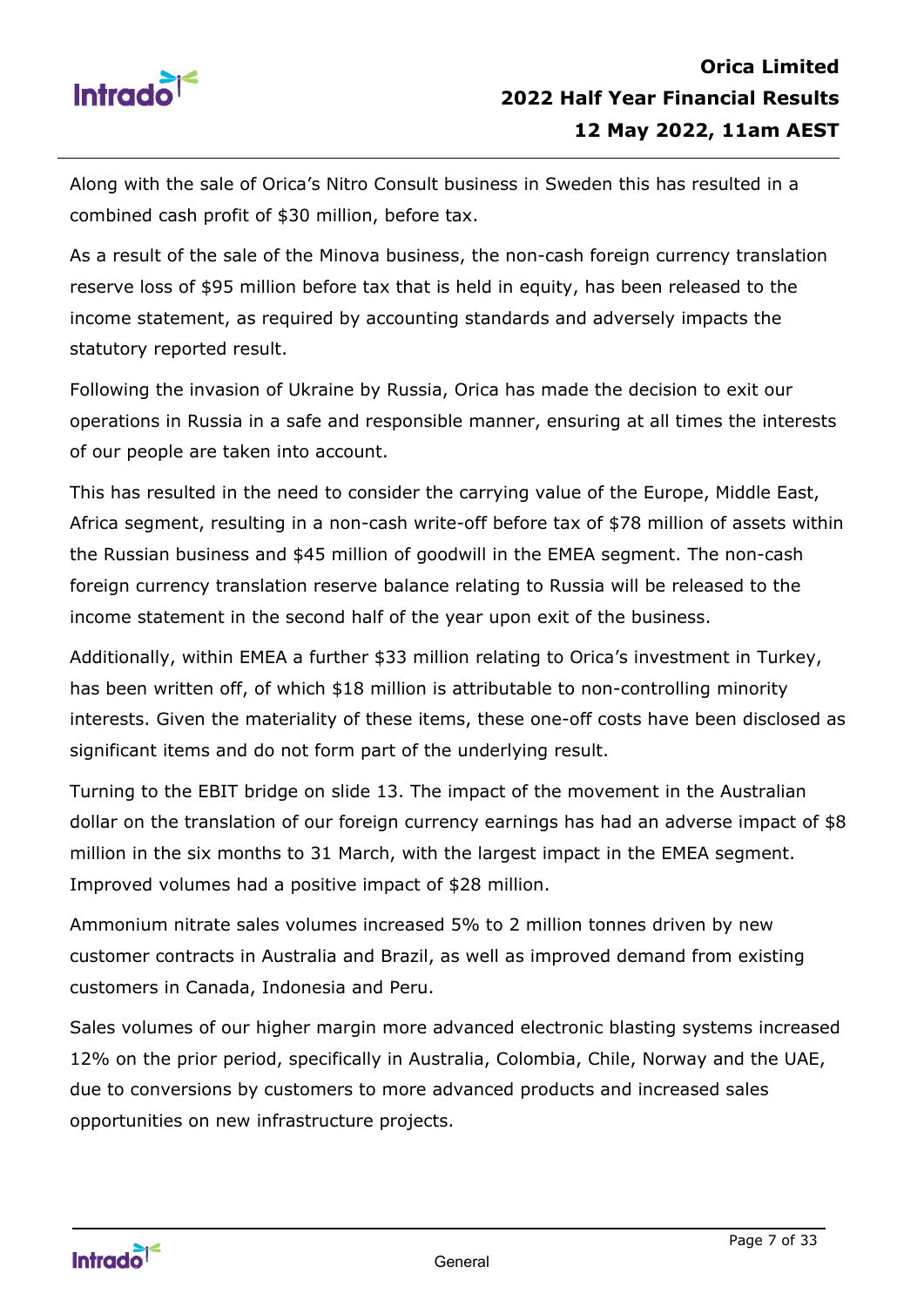

The impact of the increased volumes, in particular in Australia and Asia, compared to the prior year, has resulted in increased throughput, positively impacting manufacturing fixed cost recoveries at Kooragang Island, Yarwun and Bontang.

Furthermore, the costs incurred in 2021 associated with the incident at the La Portada plant in Chile have not recurred in 2022. This was partially offset by higher third-party ammonium nitrate sourcing costs at the beginning of the year, during the Carseland turnaround. Together, this has resulted in a positive year-on-year EBIT benefit in manufacturing of \$14 million.

Net mix and margin increased by \$21 million. This included benefits from improved pricing, most notably in Australia, Asia, Peru and Canada and a shift by Australian and Latin America customers back to premium products following an increase in mining commodity prices.

This was partly offset by a temporary lag in recovering the significant cost increases in ammonia pricing from customers. While most of these costs are ultimately passed through to our customers as part of the rise and fall pricing mechanism, there remains a lag on contract pricing adjustments.

Mining Chemicals has benefited from an 11,000-tonne increase in sales volumes on the prior period, most notably in Australia, Asia and Mexico, as a result of new customer wins and increased demand for spot sales. Additionally, the increase in ammonia and caustic input costs has driven higher cyanide selling prices resulting in margin improvement. This has resulted in an EBIT benefit of \$8 million compared to the prior period.

Orica Monitor has delivered an incremental \$2 million, or 15% improvement in EBIT compared to the prior period. The other category reflects a year-on-year EBIT improvement of \$17 million driven by a reduction in non-billable overheads across the business following the operating model restructuring activities implemented in late 2021 and a further focus on cost reduction activities in 2022.

Finally, the benefit of \$8 million from discontinued operations reflects the year-on-year improvement in performance from the Minova business, for the five months to 28 February. The net result is that EBIT for the first six months of 2022 was \$245 million, an increase of 58% on the prior period.

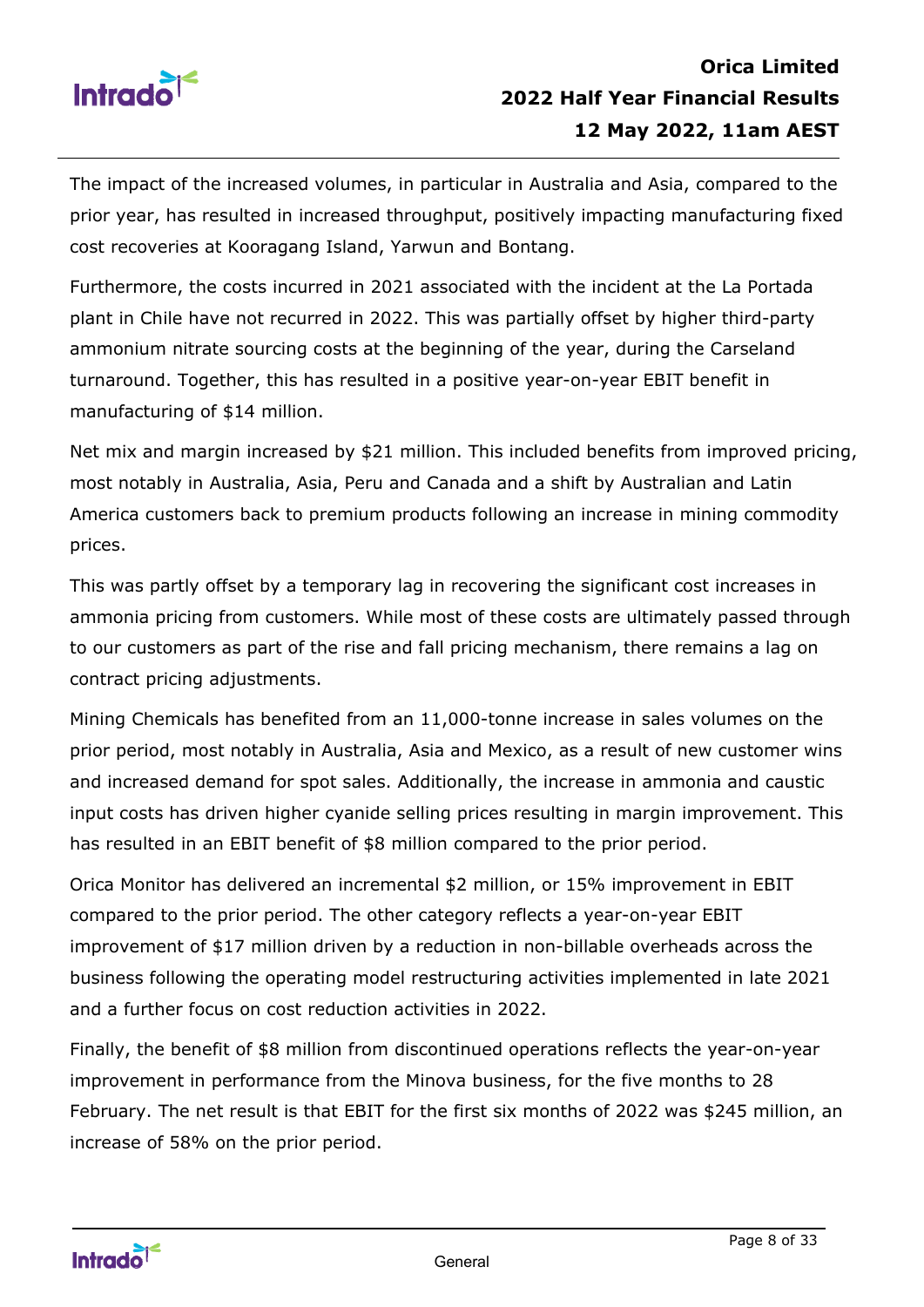

Looking at capital expenditure on slide 14. In the 2022 financial year, we have continued to apply our disciplined approach to capital expenditure, which has resulted in capital expenditure for the first half of \$152 million.

Growth capital expenditure at \$52 million includes capital required to support new customer contracts in Australia, Mexico, Brazil, Peru and Africa. Capital to support expansion of the Brownsburg EBS manufacturing facility in Canada and the Exsa facility in Peru and further investment in the advancement of Orica's technology offerings in Digital and Webgen.

Sustaining capital expenditure of \$85 million reflects spend on compliance and efficiency capital at Kooragang Island and Carseland and ongoing replenishment of assets, including MMU fleet, on existing customer contracts.

Importantly, our commitment to decarbonisation and sustainability, and the allocation of capital toward this commitment, has resulted in capital expenditure in the first half of the year of \$15 million. This includes spend on the nitrous oxide abatement at Carseland and Kooragang Island and the Prill Tower scrubber at Kooragang Island, to reduce particulate emissions.

For 2022 capital expenditure is expected to be in the range of \$340 million to \$360 million, which includes planned spend on sustainability initiatives in excess of \$30 million. At \$179 million, depreciation and amortisation is in line with the prior period, and this is expected to continue for the remainder of the 2022 financial year.

Moving on to slide 15 entitled cash flow. As I have previously reinforced to the market, the generation of strong cash flows remains a key focus for the business. Unfortunately, the first half of the year generated a net operating cash outflow of \$157 million driven by an increase in trade working capital, most notably inventories, and an increase in prepayments, as well as spend against provisions, including environmental obligations. Despite the increase in trade working capital, which I will talk to on the next slides, cash conversion came in at 66%.

To illustrate the impact to inventories, trade receivables and ultimately cash utilisation, I would like to turn your attention to slide 16, entitled rising input costs. As you are aware ammonia is the primary raw material in the production of ammonium nitrate. Approximately 1 tonne of ammonia is required to manufacture 2.2 tonnes of ammonium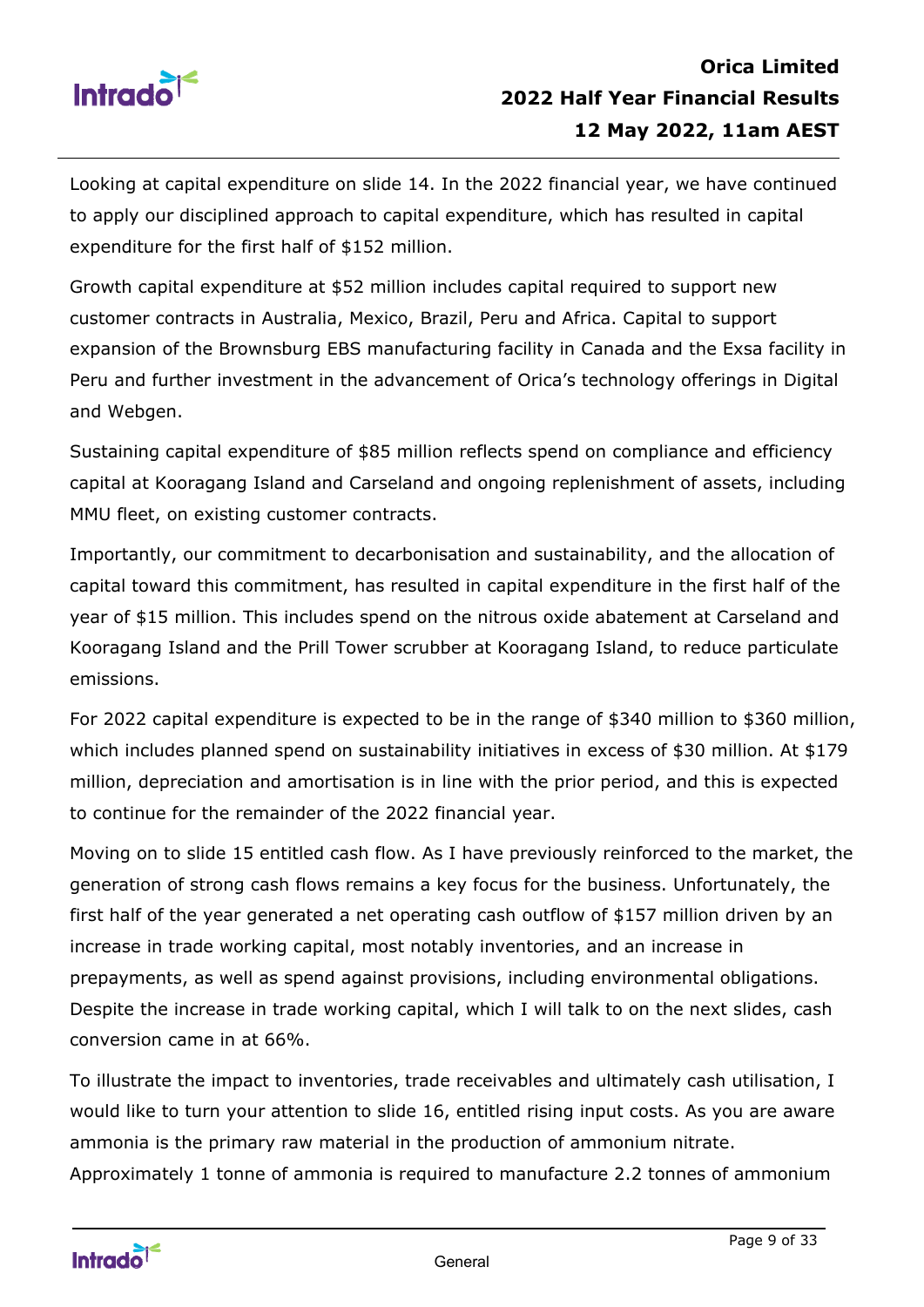

nitrate. It is, therefore, a significant cost driver and has a material impact on inventory valuation when prices increase.

In the first half of 2022 key ammonia indices, namely the Far East CFR and Tampa CFR indices, have increased 67% and 144% respectively, as shown in the charts on the left. This impacts not only our inventory valuation but also trade receivables values.

The impact on the overall trade working capital balance can be seen in the chart on slide 17, entitled trade working capital. Looking at slide 17, trade working capital has increased by \$138 million on the prior period, most notably in inventories.

The increase in inventories is not altogether unexpected given the significant increase in raw material input costs as explained on the previous slide, as well as the need to secure alternative sources of ammonium nitrate following the cessation of third-party ammonium nitrate purchases from Russia, which has historically accounted for a significant portion of Orica's ammonium nitrate requirements.

Looking at our key efficiency metrics on the right-hand side of the slide, despite the increased absolute dollar value of inventories and trade receivables, we have managed to maintain or improve the days efficiency measures as is reflected by days inventory held and days sales outstanding, respectively.

Whilst our days payables outstanding measure has deteriorated by 4 days, this reflects the tight supply conditions and the need for prepayments and shorter credit terms, in order to secure ammonium nitrate supply. In this context, these are pleasing results and demonstrate the control efficiencies we are maintaining in these uncertain times.

Turning to net debt and gearing on slide 18. We ended the half with net debt at just over \$1.6 billion, an increase of \$166 million since 30 September 2021. In the first half of 2022 we monetised the sale of both Minova and Nitro Consult, bringing in net cash proceeds of \$124 million. This was offset by the increase in trade working capital and non-trade working capital balances that have impacted operating cash flow, as previously discussed.

The net result is gearing at 38.3%, which is within our target range of 30% to 40%. We continue to make progress toward the divestment of non-core land sales, the bulk of which is expected to be delivered in 2023 and 2024.

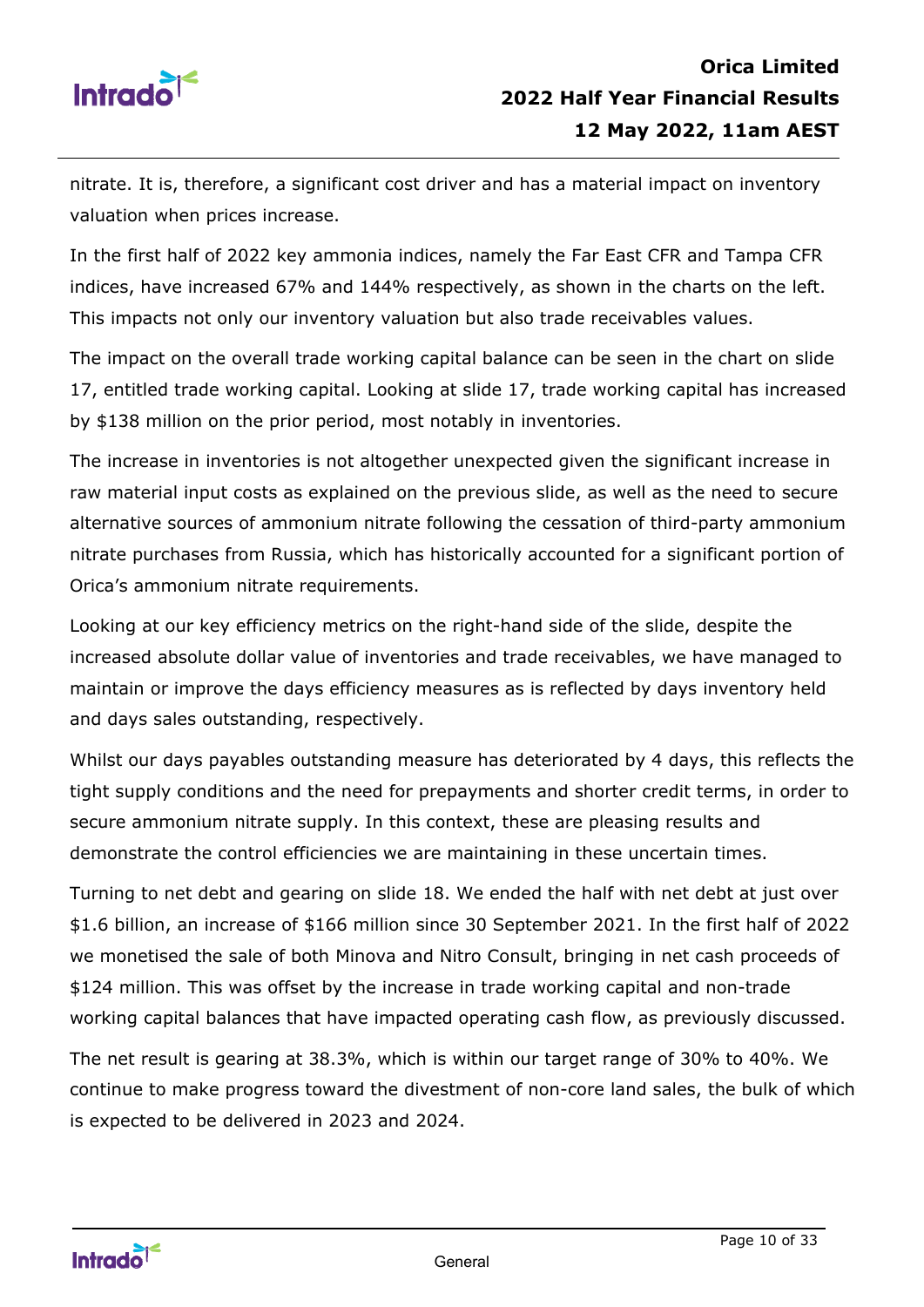

Moving on to my final slide on page 19 reflecting our balance sheet and liquidity profile. We continue to have adequate levels of liquidity available, as demonstrated by the \$1.2 billion of undrawn committed bank facilities and a further \$494 million of cash at 31 March.

We monitor debt capacities against our two key financial covenants, namely the gearing ratio and the interest cover ratio. With gearing at 38.3% and interest cover at 5.4 times, our two debt covenants are comfortably within requirements.

These ratios, together with additional performance measurement criteria determined by Standard & Poor's, are targeted in support of the maintenance of an investment grade credit rating, which provides us with access to borrowings from a range of sources. Our average drawn debt tenor is currently 4.7 years, and we have limited near term refinancing requirements. Our all-in cost of funds is 3.8%.

With that, I'll now hand you back to Sanjeev. Thank you.

Sanjeev Gandhi: Thanks Chris. Turning to slide 21. I will give you a quick recap of our refreshed strategy. It centres around delivering solutions and technology that drive productivity for our mining and infrastructure customers across the globe, leading to profitable growth and creating enduring value for our shareholders in a sustainable manner.

Our refreshed strategy is about focus, using our scale and our expertise. Our business has not changed, it's the how and where, that have changed. The how is centred on three key elements. Delivering smarter solutions, optimising our operations and partnering for progress across our core business.

Turning to slide 22, which summarises the where. The where is refocusing on our four key business verticals, mining, quarry and construction, digital and mining chemicals. This will allow us to leverage our strengths and create opportunities for growth beyond blasting. Today, I am going to go into some detail on two of these verticals, mining and digital solutions. We do have an investor day scheduled for the end of July and we will do a deep dive into each of these verticals at that point of time.

Turning now to slide 23, the mining vertical. Blasting in mining for metals, and both thermal and met coal, is still the core of our business. We already have a strong presence in copper, and we are now beginning to service future facing mines, particularly nickel and lithium in Australia.

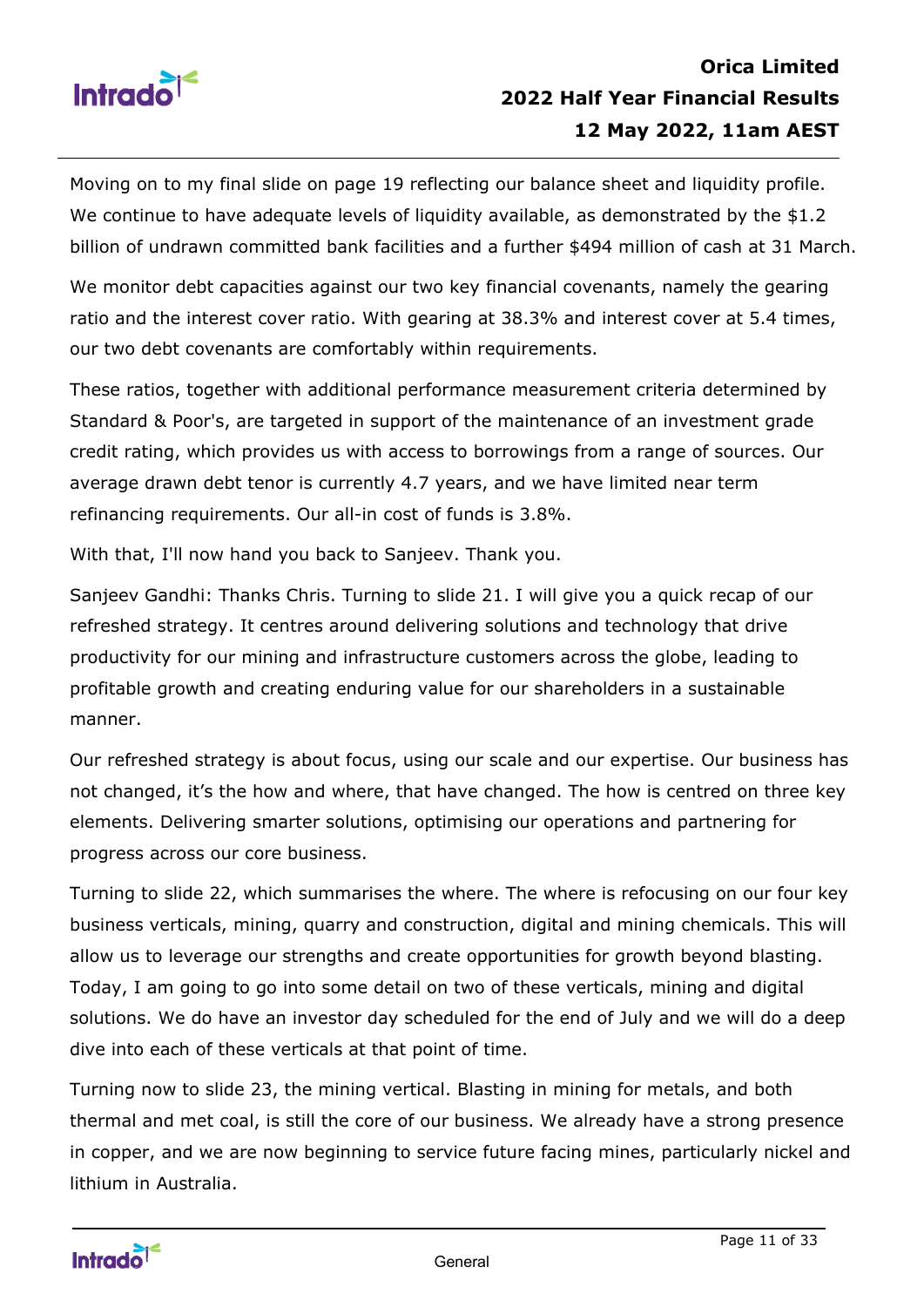

A considerable proportion of Australia Pacific and Latin America's mining pipeline is focused on future-facing commodities. We are in a great position to service these customers. To complement this, we are continuing to accelerate adoption of our industry leading suite of blasting technology and solutions, and simultaneously unlock value across our global manufacturing network.

In this half, we rolled out 4D, the new innovative variable density bulk explosives system which has real-time matching of explosives energy to geology changes. We also announced the first commercial trial of Avatel, the world's first blast automation technology. This is a vital step in the journey toward safer and more productive blasting operations underground. We are now looking forward to bringing this ground-breaking solution to customers worldwide.

Progress has also been made on the application process to build a 30,000-tonne ammonia storage tank at Kooragang Island. This will enhance our network advantage on the east coast of Australia and enable options for lower carbon inputs including green ammonia.

As mentioned earlier, the strength of our global manufacturing and supply network has proven beneficial through the current difficult operating conditions. Our plan is to further enhance our global network advantage.

We are investigating opportunities to debottleneck our continuous manufacturing plants, design a regional electronic blasting systems assembly model to increase assembly capacity, and upgrade our Lurin and Gomia plants enabling additional capacity. We also intend to improve our packaged explosives network globally. All of these opportunities will enable us to meet demand, reduce network costs, and more importantly, ensure security of supply for our customers.

Turning to the next exciting vertical, digital solutions, on slide 24. We are now taking our expertise in innovation and technology in blasting solutions to beyond blasting, both upstream and downstream. The digital solutions vertical focuses on end-to-end integrated digital workflows across the value chain, from orebody intelligence to blast design and execution, to downstream measurement and optimisation.

Let me take you through each of these components. Starting with orebody intelligence, or OBI as we call it internally. In the past 12 months we made two acquisitions, Hopper Industrials Group and RIG Technologies. Both these technologies provide in-situ knowledge enabling real time mine planning.

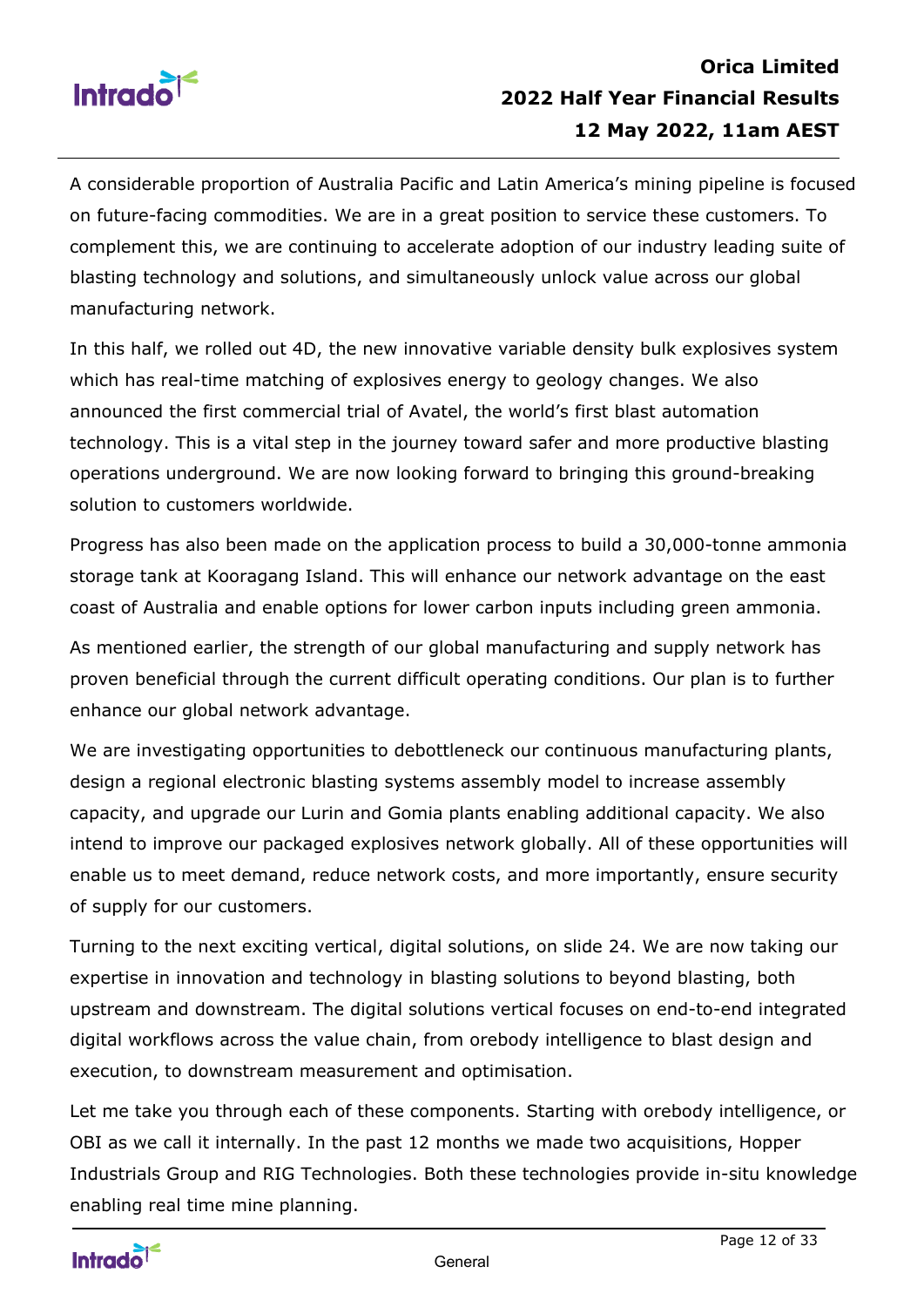

HIG provides an industry-leading borehole magnetic resonance logging service. It uses advanced nuclear magnetic resonance, or NMR technology, to measure in-situ moisture content and fluid permeability in boreholes.

RIG Technologies provides real-time geophysics while drilling technology. It allows informed decisions to be made during drilling and skips an entire step of bringing a truck back to the site. The acquisition of both these technologies offers customers unrivalled digitised workflow solutions for orebody knowledge, in an open, secure, and connected platform.

We are already seeing results from these acquisitions, with over 20% growth in HIG's borehole magnetic resonance logging service, and RIG's geophysics while drilling technology has moved from trial to commercial contracts with three tier 1 miners.

Now to blast design and execution. This is where we began our digital solutions journey just over three years ago with automated blasting, enabling orebody variability. Adding to our BlastIQ and ShotPlus solutions, we officially launched our OREPro 3D blast movement modelling software in this half.

Understanding where the rock mass has moved post blast, is critical to separating ore and waste effectively and creating downstream efficiencies in the mining process. This has the potential to unlock significant value for customers.

The release of OREPro 3D is driven by these needs. It is a critical enabler to build an open, secure and connected digital ecosystem that will allow our customers to accurately model and continually improve blast outcomes and the impact on their downstream operations.

And finally, to downstream measurement and optimisation. The integrated extraction simulator or IES, is a simulation software platform for improving the efficiency of mineral processing operations.

Developed by the Brisbane-based Cooperative Research Centre for Optimising Resource Extraction, IES is a cloud-based software platform designed to reduce the use of energy and water in mining, through the application of simulation, optimisation and machine learning. From a technology perspective, there are enormous synergies with our existing blasting and measurement solutions, including BlastIQ, FRAGTrack and ORETrack.

We are also able to integrate our automated, data science enabled blast design technology and solutions with IES, offering end-to-end digitised workflow solutions, from orebody

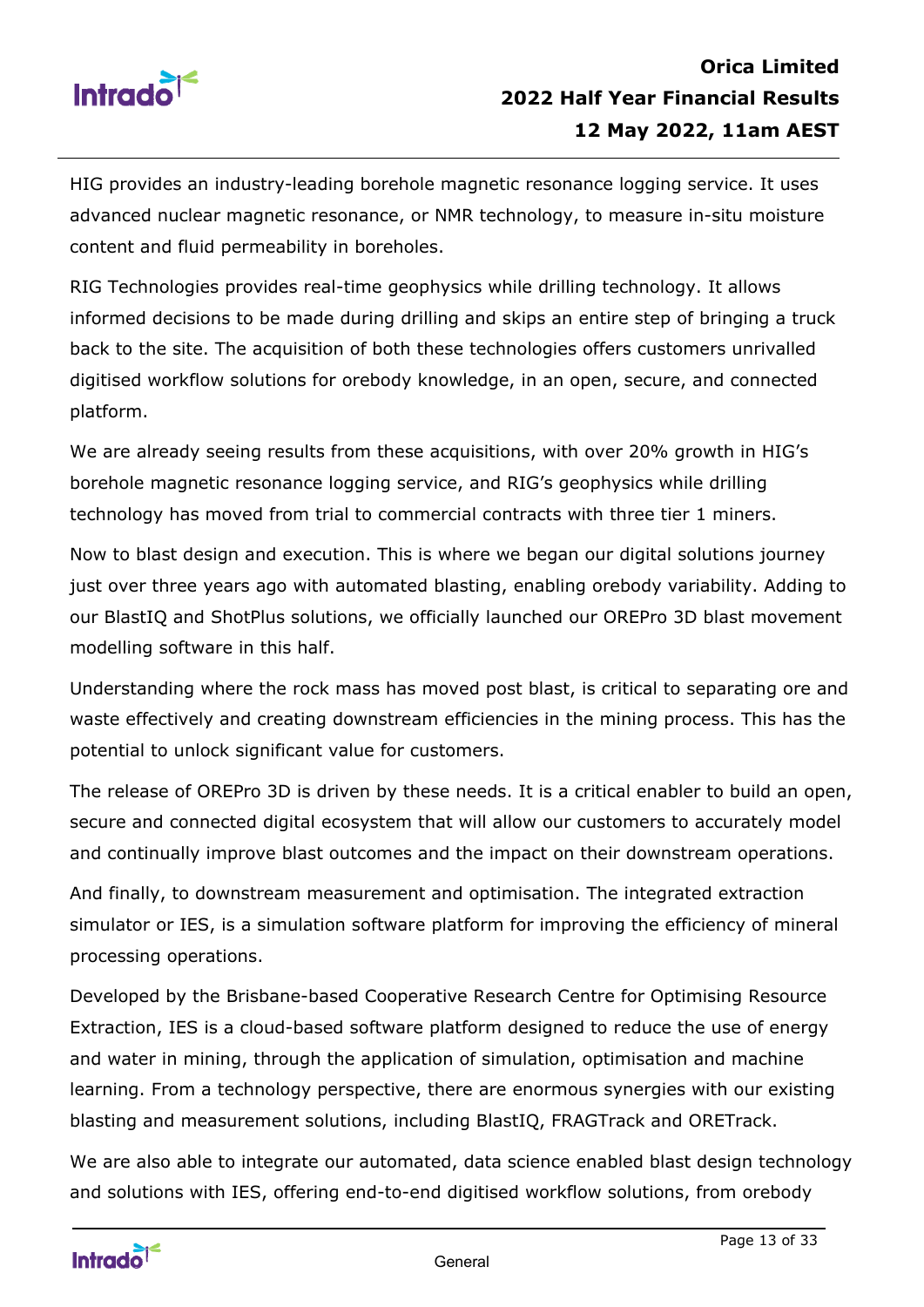

knowledge through to mineral processing, in an open, secure, and connected platform. This, by the way, is an industry first.

This research was funded by miners and suppliers. Orica was selected to own the IP and commercial rights and today, we have this adopted commercially across six customer sites globally. The adoption and commercialisation of our blast design and downstream measurement and optimisation digital solutions across customer sites continues to accelerate, and is ahead of plan, as you can see in the graph on the left.

So, when you put these components together, Orica is at the forefront of an end-to-end integrated Digital solution across the value chain. This is what we call design for outcome.

Turning to the outlook for the remaining 2022 financial year on slide 26. The momentum in EBIT from the ongoing businesses is expected to continue in the second half, noting that there will be no contribution from Russian operations, Nitro Consult and the divested mineral ore business.

At our 2021 full year results, we stated that we expect improvement in margins based on five key drivers. These drivers remain very much valid, and these include volume growth to be in line with global GDP growth, increased adoption of advanced technology offerings, particularly digital and monitoring solutions. Key strategic initiatives driving supply chain efficiencies. Sustainable overhead cost reductions, net of inflation. Pricing discipline expected to broadly mitigate rising input costs and pass-through lag.

As Chris mentioned earlier, we will continue our focus on optimising our balance sheet and cash flows. Capital expenditure is expected to be within \$340 million to \$360 million range, and gearing is expected to be at the higher end of our stated range of 30% to 40%.

Looking at our outlook over the next three years on slide 27. In November last year we set out a pathway towards profitable growth and value creation for our shareholders and stakeholders. Summarised here, is a dashboard of our progress.

It is pleasing to see that we have made progress on several targets over the past six months. There is still a lot of work to do ahead of us and the management team of Orica as well as the 13,000-plus employees are excited and ready to move ahead on this path towards profitable growth.

With that, I will now open to questions.

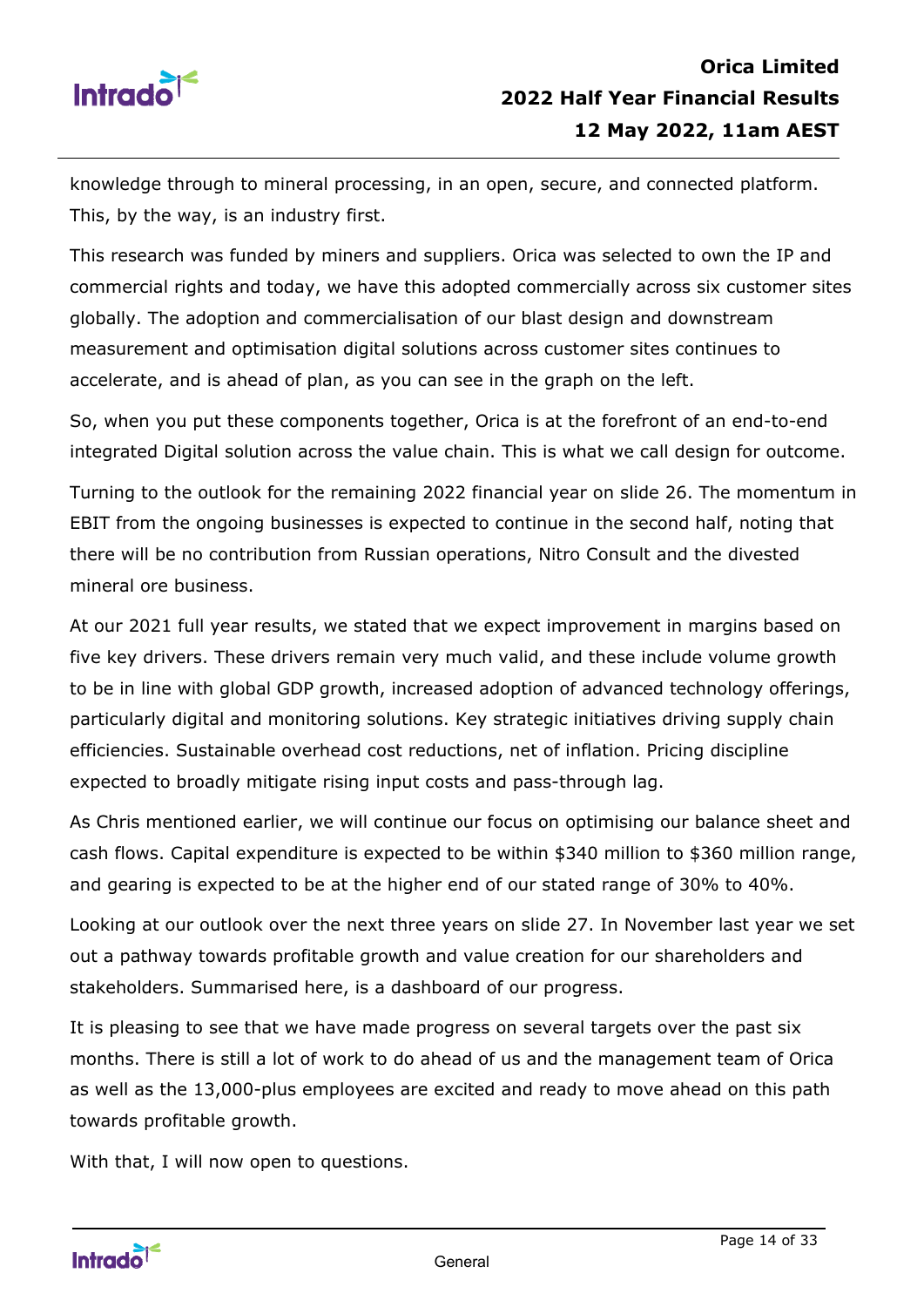

Operator: Thank you. We will now begin the question-and-answer session. If you'd like to ask a question, please press star one on your telephone and wait for your name to be announced. If you need to cancel your request, please press the pound or hash key. Our first question comes from John Purtell, at Macquarie Group. Please go ahead.

John Purtell: (Macquarie Group, Analyst) Good morning, Sanjeev and Chris, how are you going?

Sanjeev Gandhi: Good thanks, John.

John Purtell: (Macquarie Group, Analyst) Just had a couple of questions, thank you. Just in terms of the seasonality of the business in terms of first half / second half. You've previously talked to - I think back in November, you did talk to a bigger than normal skew due to turnarounds in the first half. Is that still the case, or are there any call outs there in the second half to be aware of outside of Russia, for example?

Sanjeev Gandhi: John, no real call outs. Seasonality is obviously something we try to factor and predict. Now obviously weather conditions and the extreme wet weather, especially here on the east coast of Australia, including in Queensland today, is under water, this has impacted volumes in the first half of the year.

Now given the fact that we did better in the first half despite all of these challenges, we did in the first half results compensate a little bit for the negative impact that Russia will show on the second half. So, we feel pretty comfortable given what we know today and are not accounting for any other unforeseeables which are not part of the plan. So, yeah, we remain committed to what we said in terms of the skew in the guidance.

John Purtell: (Macquarie Group, Analyst) Thank you. Just the second one. Just in terms of some of the supply chain impacts there re Russia. I know that you do supply a fair amount of – or source a fair amount of Russian AN into Latin America, I think Europe as well.

So, just in terms of how you're managing that. Are you able to meet demand from your customers and are there any adverse costs associated with this re having to cover those external purchases, given that you probably don't have the same access now to Russian AN?

Sanjeev Gandhi: No, absolutely. I mean, when Russia announced quotas in November they obviously knew something we didn't, and that made us nervous and we already started moving our sourcing requirements to other suppliers. Now given the fact that we are

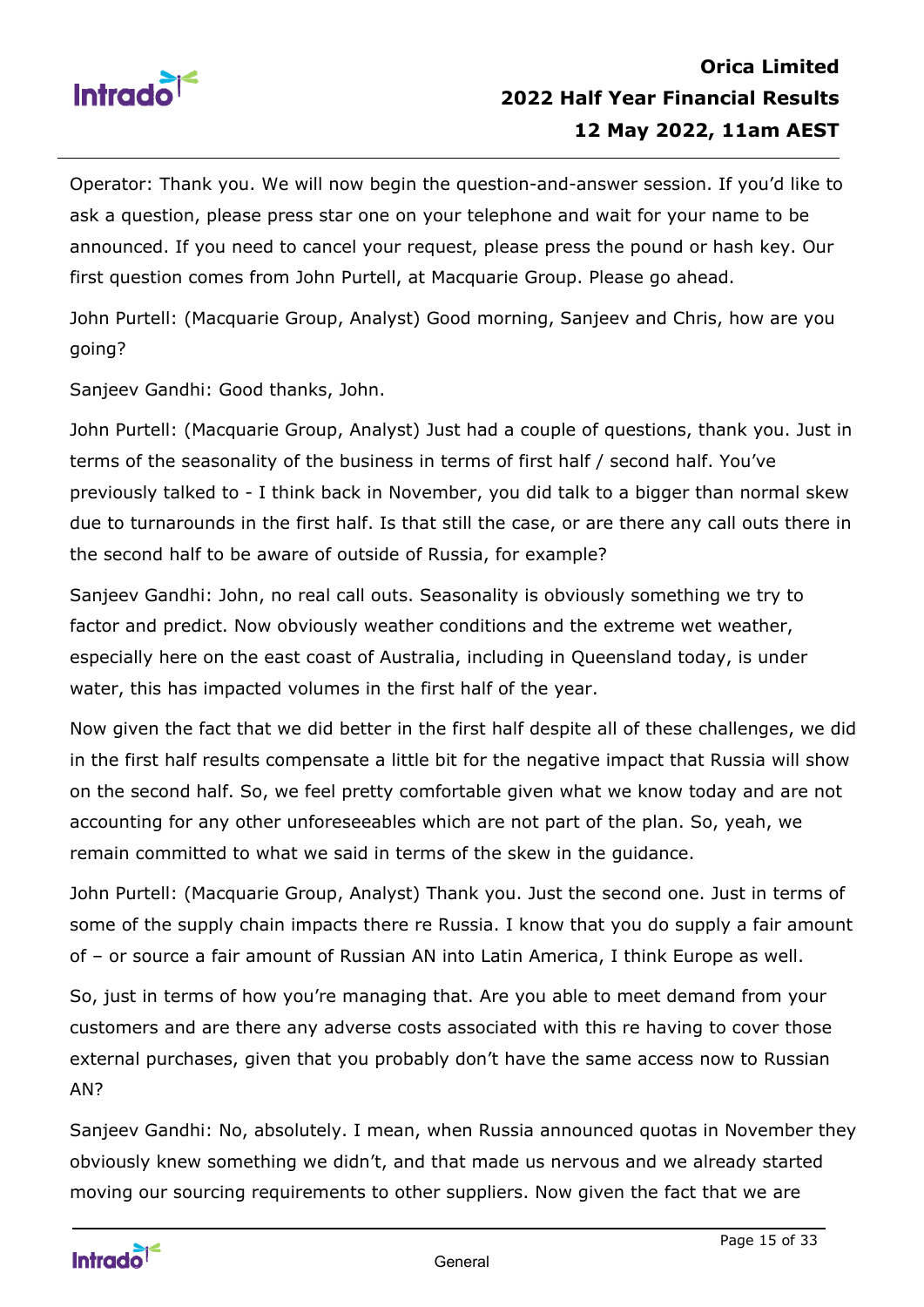

global, we are connected to every other manufacturer of the nitrogen molecule in the world globally, and we started connecting with them and we started lining up supply.

So once the conflict in Ukraine started, we had already moved away from Russia and we have lined up other supply sources, apart from obviously ramping up our own internal network and pushing our plants to max, so we feel comfortable.

Now, all of this obviously comes at a cost, because we had quite favourable contracts with our Russian suppliers, given the fact that we are one of the biggest purchasers of technical-grade ammonium nitrate in the world. It came at high cost, it came at supply chain disruptions, but the supply chain team in Orica works 24/7, 365 days and they managed a fantastic job. We have not let a customer down, and even though the challenges will remain, and volatility will remain, we feel pretty comfortable that we are covered.

John Purtell: (Macquarie Group, Analyst) Okay, thank you.

Operator: Our next question comes from Niraj Shah at Goldman Sachs. Please go ahead.

Niraj Shah: (Goldman Sachs, Analyst) Hi Chris and Sanjeev. Just a couple from me. First, just a point of clarification, and apologies if I've missed it. Can you quantify the lag, the rise and fall lag impact in this result as well as the adverse impact from alternative sourcing for Carseland, please?

Christopher Davis: It's Chris here. On the lag, I think we had flagged at the year end, it was about \$27 million, roughly. For purposes of this half, it's probably about half of that. We've been able to mitigate a large part of it, in particular, in Latin America, where as Sanjeev indicated, we've moved to monthly rise and falls. That should clarify the lag. Sorry, the second part was clarify the…

Niraj Shah: (Goldman Sachs, Analyst) The alternative sourcing cost in Carseland.

Christopher Davis: Yes, the Carseland sourcing impact is about \$8 million.

Niraj Shah: (Goldman Sachs, Analyst) Thanks for that. My second question, obviously, tightness in global nitrogen markets is pretty well documented. I was just hoping you could comment on the state of the initiating systems and supply chain, both for yourselves and the market, and whether that is different for conventional versus electronic detonators, for example?

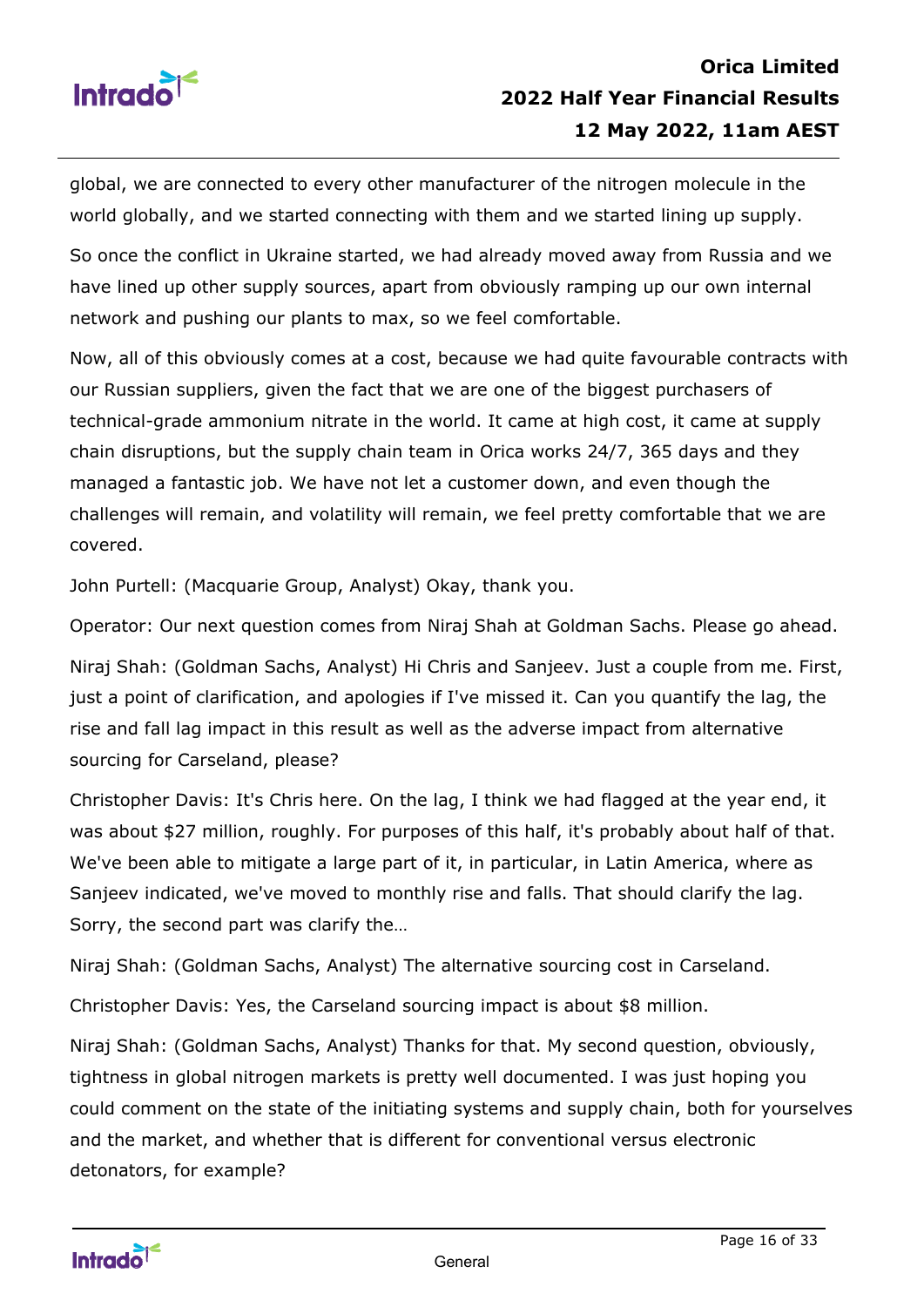

Sanjeev Gandhi: Thanks, Neeraj, I'll take that one. All products across the industry, across the supply chain, have been disrupted. In the downstream businesses which we call discrete manufacturing, we've seen significantly increased input costs. We've seen shortages, we've seen forced majeures announced by some of our suppliers. The electronics that go into our initiating systems have been impacted. This is also welldocumented in the industry. There have been significant disruptions there, and then obviously, the higher freight costs, and sea freight as well as air freight costs.

The team has been working again, very, very hard to try and optimise our global networks. What we are doing at the moment is we are working on a regional concept, a hub and bespoke model, so that we are trying to eliminate all kinds of inter-regional trade flows, and staying close to assembling and manufacturing products closer to the markets and the main regions we are active in. We have successfully managed to do all of that, and obviously, with pricing discipline and commercial acumen, we've mitigated most of those challenges.

But it continues to be disruptive, supply chains globally, and you don't know what new surprises will come up tomorrow. The teams are on it, and we are managing to deliver to our customers. We have seen that the volumes have grown, and I think we called out EBS, our electronic blasting system is growing double-digit, but also, non-electrics have grown over the period. It's been a good business for us.

Niraj Shah: (Goldman Sachs, Analyst) Great, thanks. Appreciate the colour, guys.

Operator: Our next question comes from Andrew Scott at Morgan Stanley. Please go ahead.

Andrew Scott: (Morgan Stanley, Analyst) Hi, good morning, and thank you. Sanjeev, I just wanted to focus in on the Australian business, and in particular, the east coast business which in this time of gas dislocation, having such a large, integrated position is obviously the jewel in the crown. A couple of questions there. One, could you just talk to the gas supply contract into Kooragang, which I believe comes up at the end of this year, where are you on discussions on that and expectations about whether you'll be able to see similar pricing which remains pretty advantageous in a global sense at the moment?

Sanjeev Gandhi: Sure, Andrew, happy to do that. We are contracted across all our continuous assets globally, including in Australia. The one that was up for renewal this year, we've already managed to roll over. That's done and dusted, and we are now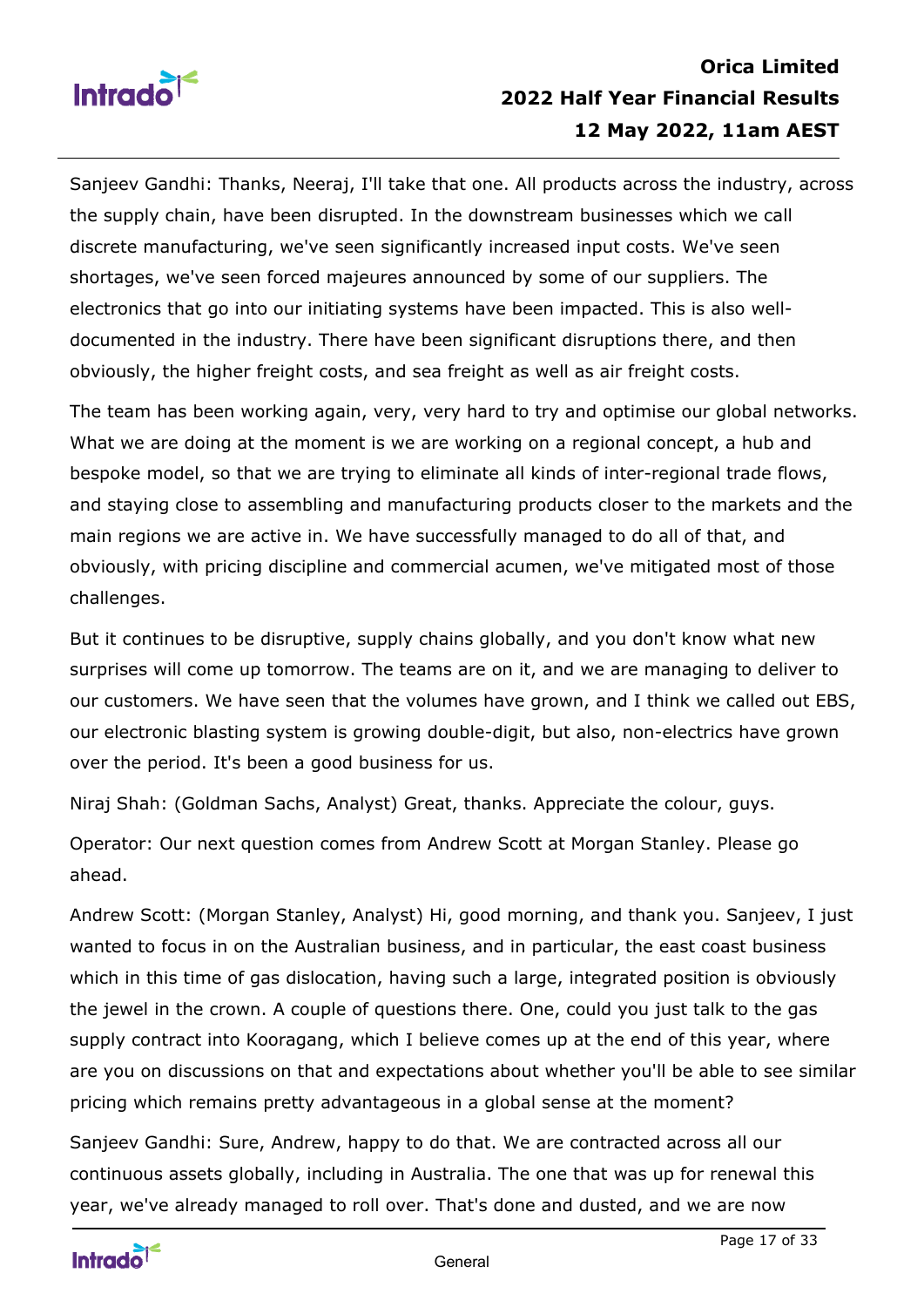

# **Orica Limited 2022 Half Year Financial Results 12 May 2022, 11am AEST**

covered until 2025, 2026, 2027, depending on which supplier is catering to us. You know, Andrew, that we are major consumers of gas, so we obviously get the attention of our gas suppliers. The relationship has been good. My concern today is that we get enough gas to continue operating so that the resource industry in this country, as well as the ag industry does not get disrupted. That's a bit of a concern. But to answer your question, the gas book is in good shape. We have contracted; we have secured. Now it's all about ensuring reliable manufacturing supply and ensuring that customers don't get disrupted.

Andrew Scott: (Morgan Stanley, Analyst) Do I take from that, you would have called out if there was a meaningful step up in gas costs under the extension?

Sanjeev Gandhi: Gas costs are always high for me, right, I'm never happy with what I pay for gas. But you're right, there's been no meaningful change to the average gas cost on our books. It's been where it is.

Andrew Scott: (Morgan Stanley, Analyst) Perfect, thank you. Can we just stay on the east coast and just talk about the contracts that you are seeing come up in rollover? You did mention those, but I'd just like to explore that a bit further. Import parity incredibly high, if you can actually get your hands on any tonnes. Can you give us some flavour of what you're seeing when these contracts are rolling over, either the magnitude, or how that dynamic of very high spot prices, but you're setting a contract for three years, how that's playing out?

Sanjeev Gandhi: Yes, exactly. It's a discussion about tenure and cost, obviously, with our customers. You know that around 20% to 30% of our book rolls over every year, and whenever they roll over, we have those conversations. These are, as you can imagine, not pleasant conversations, but the reality of the fact is that we are tight, the markets are tight, costs are going up, so we need to reset those, and we have managed quite successfully to do them.

There are obviously some customers who get upset and then go around and then maybe test and then come back to us. We haven't seen major disruptions in our supply contracts, and we'll continue on that journey. It's a two-, three-, four-year journey till we are able to go through the entire contract book, but so far, the commercial teams have done an outstanding job in terms of being disciplined here. No complaints there, and we will continue those hard discussions.

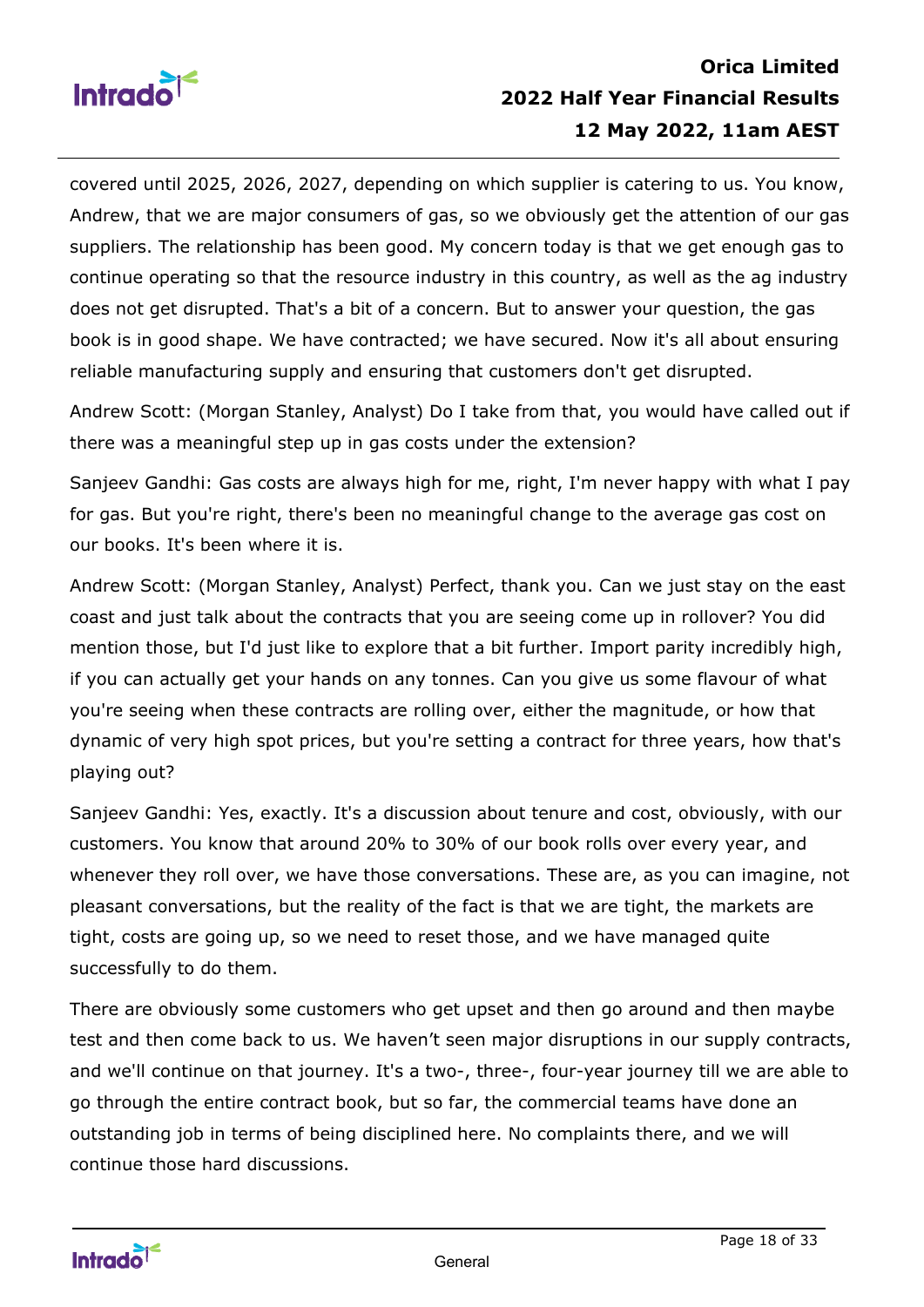

Andrew Scott: (Morgan Stanley, Analyst) Fantastic. Last one from me, in the Latin American discussion, you called out that you reduced the lag in that business down to one month, and also, you're putting in freight surcharges. Is there any reason that is within that market? Is there any reason you can't do that across the rest of your business globally?

Sanjeev Gandhi: We have - we called out Latin America because they were leading here, and driving the charge, because you can imagine we are the largest importer of the nitrogen molecule into that region. They had that impact coming really hard at them, and they went harder in trying to put those surcharges in place and reducing the lag time. We have done the same in the EMEA region, across the board, because obviously, this was the region most hurt in terms of the higher AN and gas pricing, and then everywhere else in the world, wherever we've seen opportunities - Asia is another callout, where they've done an excellent job. Frankly, Andrew, it's across the board, wherever we've seen the option to open up those discussions, we've done that successfully. The focus has been on reliability.

Andrew Scott: (Morgan Stanley, Analyst) Thank you, that's fantastic, Sanjeev. I'll leave it there.

Operator: Our next question comes from Brook Campbell at Barrenjoey. Please go ahead.

Brook Campbell-Crawford: (Barrenjoey, Analyst) Thanks for taking my question. Just a high-level one again, back on pricing. It seems like the two big opportunities for the business now is repricing contracts globally on a higher AN price, but then you're also tackling the cost base, and you've got a number of organic initiatives, SAP benefits, investing in the plants and taking that cost, et cetera. I was just wondering, if you look over the next couple of years, do you see a bigger driver of earnings being the re-pricing of contracts, or the self-help around cost out and a few organic initiatives?

Sanjeev Gandhi: Thanks, Brook. I think it will be a mix of everything that we have done so far and we will continue to do. We'll continue to address our cost base. You've seen the favourable development in overheads, and we will continue to work on it. We now start as soon as we finish the stabilisation of the SAP system by July, we'll start leveraging that, in terms of getting salary arbitrages and better efficiencies, eliminating bureaucratic work and all of that.

We'll continue to become leaner, more agile, more efficient. We've started on that journey last April. We've seen promising results, and we have done all of that while stabilising the

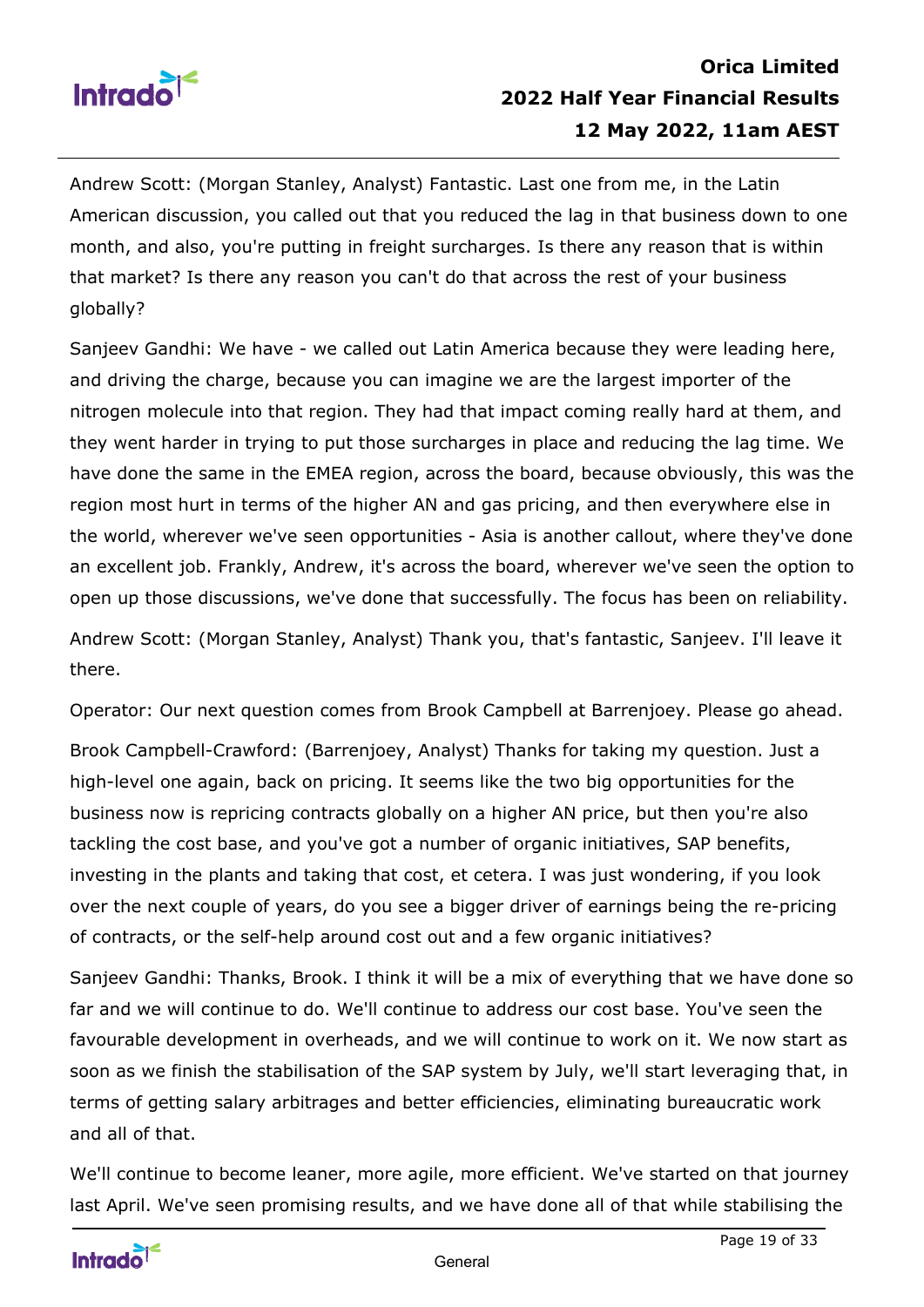

# **Orica Limited 2022 Half Year Financial Results 12 May 2022, 11am AEST**

ERP system. We have not even started to leverage that. That comes on top, and that will happen '23, '24, '25, and it's going to be an ongoing activity. Brook, we need to keep our heads above the water in terms of inflation. We have inflation across the board, salaries, input costs, diesel, everything else. That's going to be an ongoing theme in Orica, and we have great plans, and we know what to do, and we're going to address this.

The other level, obviously, is commercial discipline. That is again something we started back in April, and the teams are now getting used to it. They see success, they feel more confident, and customers do see the value of supply reliability out of Orica, so they are willing to entertain us and talk with us, and we normally come with reasonable solutions which are win-win on both sides. That's all working. The one very positive trend is the upselling to premium products, new technologies, rolling out the new products and services.

Customers are much more inclined now to talk to us about that, because we can help them to reduce their costs, make them more efficient, but also, increase throughput, and that is obviously a very strong ask of all our customers. They want more volumes than they wanted yesterday. That's where our digital technologies, our blasting technologies come into play. That comes on top, and that will help us to continue to improve the quality of our earnings.

Brook Campbell-Crawford: (Barrenjoey, Analyst) Thanks. A question again on pricing in North America, where you're purchasing ammonia from Nutrien, I think it is, to supply Carseland, then you're buying ammonium nitrate from CF. Would you expect a margin benefit from higher AN prices over the next couple of years, or does the benefit more go to your suppliers? Any comment around that would be great.

Sanjeev Gandhi: Both those contracts, Carseland as well as the US contracts are back to gas, so obviously, Carseland, back to Canadian gas, and the US contract back to US gas. I didn't watch the number today, but I saw US gas at \$8 per million BTU, so obviously, the input cost for our suppliers goes up, which means that they come under pressure, and that's then obviously passed on to us, and then we pass it on to our customers and distributors. That's the same cycle we see in Latin America, in Europe, and everywhere else.

Obviously, we do have the leverage of own manufacture product there, out of Carseland, and then we have the long-term supply with a very, very important supplier for us. We will

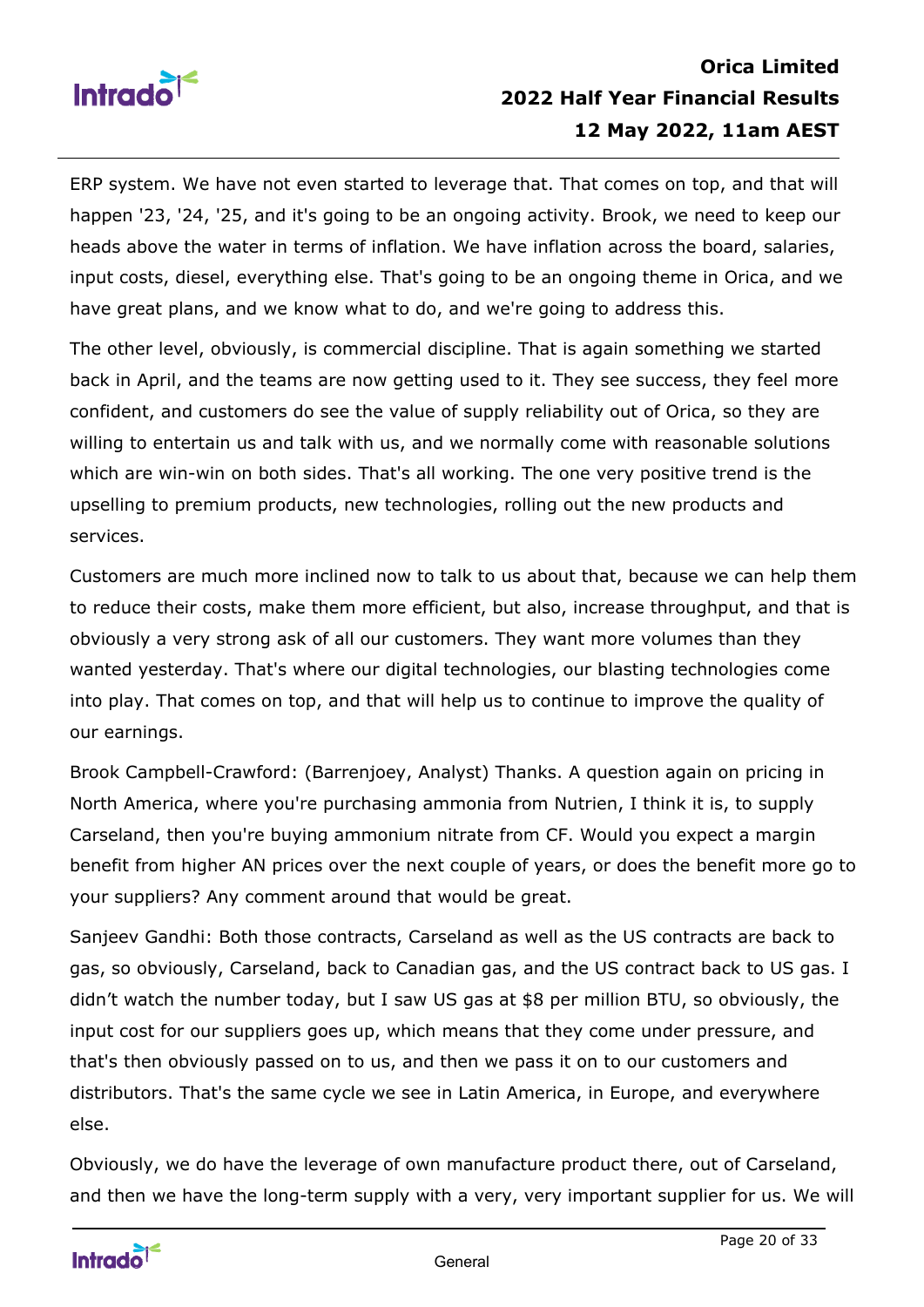

leverage that to the fullest. When Carseland went into turnaround, we fell short of volumes, and we had to go buy in the market, and we had to pay premiums for that. That has impacted North American earnings. But now that the plant is running stably and at very high loads, I do expect that we'll start to see some benefits of better operations flow into our margins.

Brook Campbell-Crawford: (Barrenjoey, Analyst) All right, thanks.

Operator: The next question comes from Daniel Kang at CLSA. Please go ahead.

Daniel Kang: (CLSA, Analyst) Good morning, everyone. I just wanted to touch on the Russian situation a little bit more. I wonder if you can elaborate on where you've managed to source AN supply now. I'm just interested in how sustainable the new supply arrangements will be, and also, whether your competitors are also self-sanctioning purchases from Russia.

Sanjeev Gandhi: Daniel, I can't speak for what competitors do. I'll tell you what Orica does. Orica, as I mentioned earlier, Orica is a major buyer of technical ammonium nitrate in the world. We pay on time, we are predictable, we treat our suppliers well, and suppliers are happy that they are able to open up contracts that we had tied down with our two very important Russian suppliers, who have basically been - they've been fantastic contracts, so I don't have any complaints about this.

We have then basically gone to every producer of the nitrogen molecule in the world because we know them all, across the globe. They've been in Asia, they've been in Latin America, they have been in Western Europe, they've been in Eastern Europe, everywhere. We've done deals with them, and they are happy to do those deals. Some of those deals, we have converted into longer-term contracts. The others are work in progress.

We'll run through that activity, but again, to reiterate, we are a major player in the traded nitrogen tonne, and we do have an impact, and when we go and talk to potential suppliers and co-producers, they are more than happy to deal with us. The supply chain and procurement teams have done an outstanding job. They have managed to get, obviously, at some initial higher costs, supply security for us and our customers, and we intend to leverage our global network here to continue to do this.

Daniel Kang: (CLSA, Analyst) Thanks, Sanjeev. A question for Chris. In terms of trade working capital, thanks for the slides, they were really well-explained in terms of it being largely due to inventory values. We have seen in recent weeks that ammonia and AN

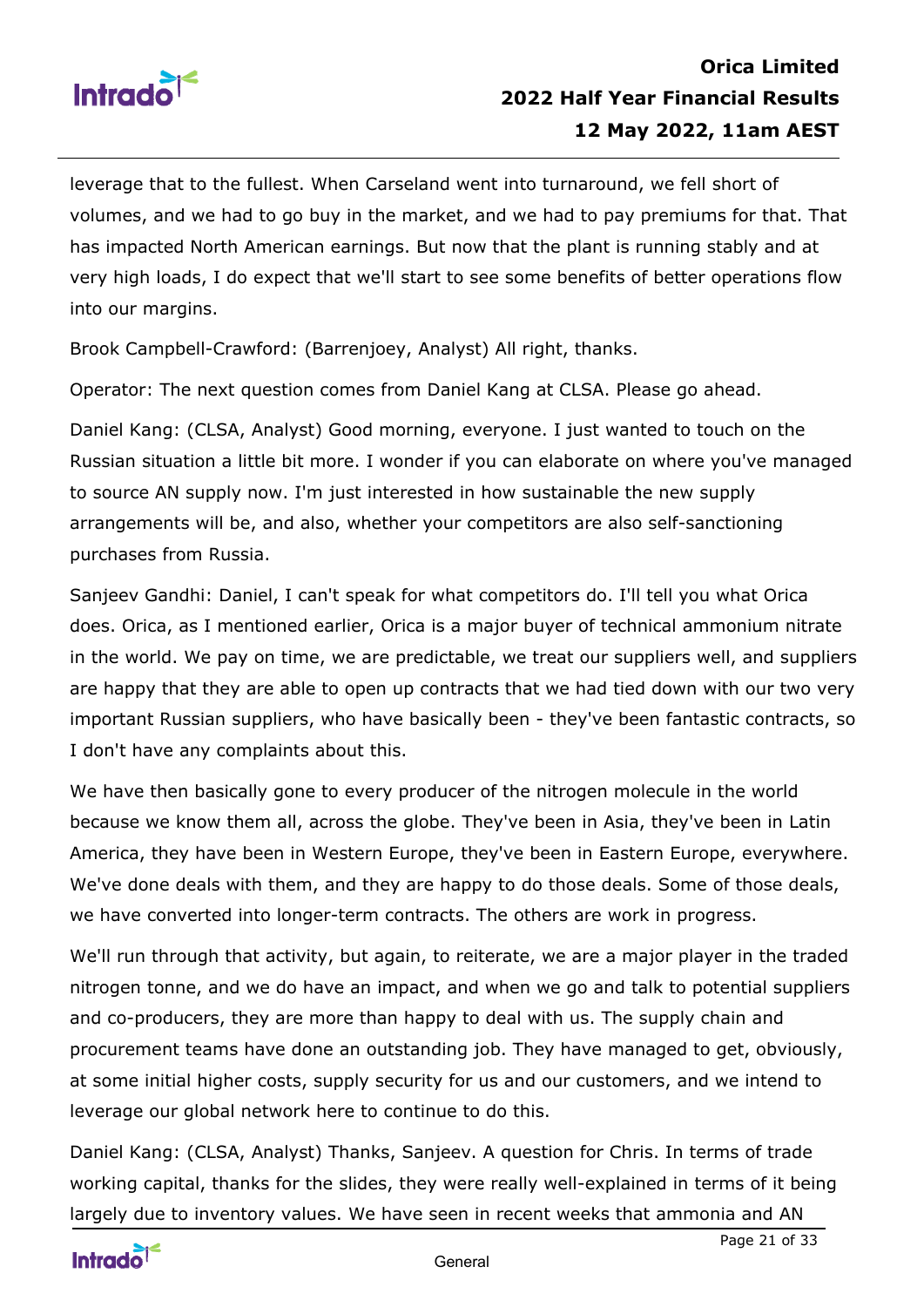

prices have been retracing. If current prices hold, should we expect a significant reverse in your operating cash flow performance in the second half? I guess a further element to that question is that with the recent ammonia price pull back, should we also expect a tailwind from the rise and fall clauses reversing.

Christopher Davis: There are a couple of elements to that. The decrease that we've seen recently is relatively small, if you compare it to the increases that we've had since the beginning of the year. If it stays at these levels, what we won't see is further absorption into inventory and trade receivables.

Going on to your next point, which is if the rise and fall - if it comes down substantially, we would expect to see some degree of margin improvement, but that would only be at that point that we unwind the inventory that we have in stock. To ensure the security of supply to our customers, not only has the value gone up on the rate, but we've also increased our holdings, for example, on ammonium nitrate in Latin America, from 45 days to 60 days. We'd have to unwind that inventory first. Does that answer the question, where you were looking at it?

There was one further point I just wanted to add on Sanjeev's comments about securing Russian supplies. If you don't mind, if I can go back to that one. Sorry, securing alternative supplies. We've also ramped up production at our existing own operations, for example, Burrup and Yarwun, so that we've got a security of supply for our regions.

Daniel Kang: (CLSA, Analyst) Thanks for that, Chris. That was my next question, actually. In terms of utilisation rates, you have in the past put in a slide on OEE with utilisation rates of your key manufacturing plants. Can you update us on the current levels, or shall we assume that you're currently running at close to full capacity at all plants?

Sanjeev Gandhi: Yes, Daniel, that's a good assumption. We're running full out, so I thought there was no value in putting that in. Everything is running full out, and as you can imagine, we will not hold back to do that. Just keep in mind that we had major turnarounds in the first half, and we have a couple planned in the second half. Outside of that, uninterrupted production, the continuous manufacturing teams have done an outstanding job keeping those assets running. Some of them had a few learnings, because they haven't seen those assets being run full out for several years now, so that's been an interesting, exciting time for the folks on the sites there, which motivates them, obviously. All good so far, nothing to point out, and at the moment, the network is fully booked.

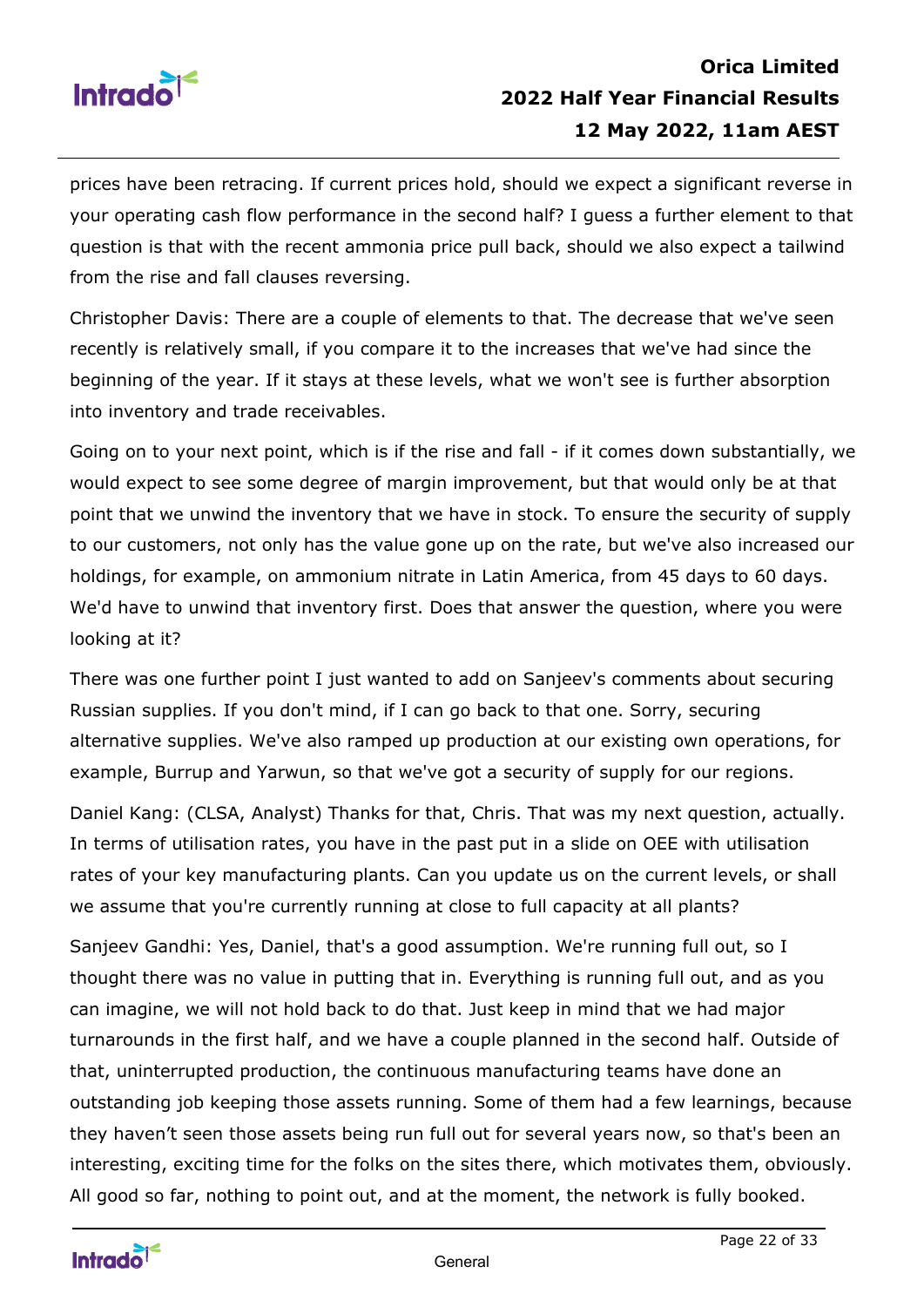

Daniel Kang: (CLSA, Analyst) Great news, guys. Thank you very much.

Operator: Our next question comes from Richard Johnson at Jefferies. Please go ahead.

Richard Johnson: (Jefferies, Analyst) Thanks very much. Sanjeev, can I just start with the answer you've just given to the last question on the domestic market balance? Really, the way I was thinking about it was, what capacity do you have, or does Orica have on the east coast to continue to service natural market growth on the east coast, or at what point does the market become dependent on imports again, which of course have been next to nothing coming in? What does that mean for pricing, particularly with the dollar at a sub- \$0.70 level?

Sanjeev Gandhi: Richard, hand to mouth at the moment, there is not much left within the network. That is why we have supplemented the network with those new procurement contracts. Obviously, there's seasonality, as you can imagine. Wet weather means less AN tonnes, more emulsion, so that gives us a bit of a buffer. We took that opportunity, and even exported some volumes, as Chris was saying, to Latin America and Africa, just to check that the resilience of the supply chain was able to do that. We'll continue to use every tool we can. But in terms of, can we step in if somebody needs today several hundred thousand tonnes? I don't think we can do that.

Richard Johnson: (Jefferies, Analyst) What that essentially implies in simplistic terms is that there's a real danger there's going to be a shortage of AN in Australia, is that right?

Sanjeev Gandhi: We will ensure that our customers are fully supplied. We've always done that; we've never let anybody down. I don't intend for that to happen. Our focus is clearly on our existing contracts, on our long-term relationships with our customers. The big difference and the big differential for Orica apart from technology innovation is our reliability, and we'll continue to be reliable to our customers. We did this during COVID, we did this during the downturn with coal, and we do this now when our customers are pumping. I don't intend - I don't want that to change at all. That's a very strong focus for us.

Richard Johnson: (Jefferies, Analyst) Okay. Would it be fair to say that the orphan plants that exist around the world, particularly in the Middle East, which from time to time, I can think of a plant in Egypt which has caused problems, because they've been a disruptor. Given what you're talking about from a supply-demand perspective, those disruptive plants are no longer an issue at all?

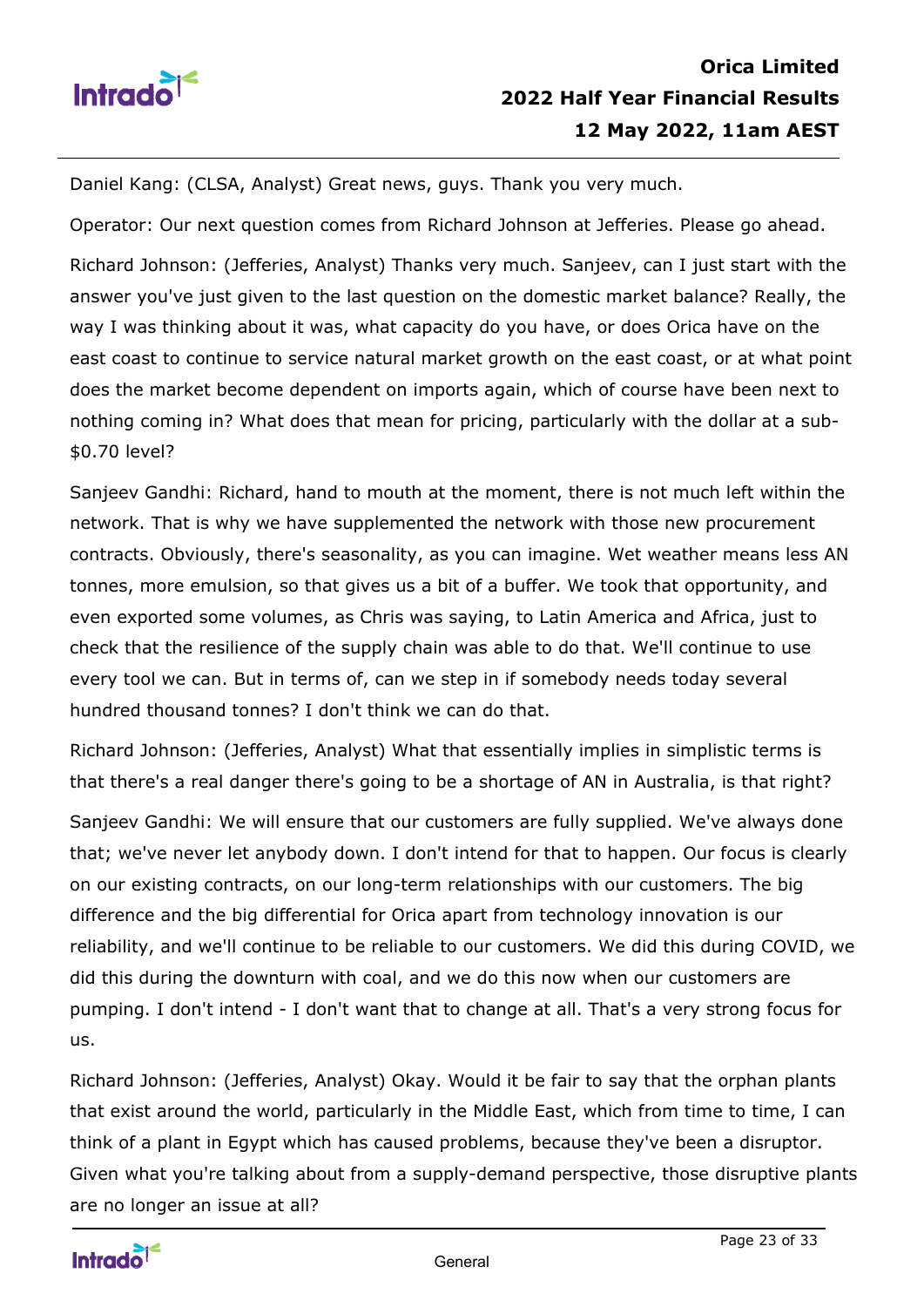

Sanjeev Gandhi: Today, they are all our friends, Richard, if that answers the question.

Richard Johnson: (Jefferies, Analyst) Yes, it does. Perfect, thank you. Moving on to Europe, Sanjeev, if you think about the European business, obviously, post-Russia, where are the opportunities?

Sanjeev Gandhi: Everywhere. Outside of Russia, opportunity is everywhere. Africa has been a massive highlight for the team. If you remember, we talked about country-footprint rationalisation when we rolled out the strategy, and even earlier than that. All of that now comes into play because we've already started to consolidate our country footprint and focus resources which are limited and scarce and expensive into growth markets.

One success story that the European team has done, is they moved a lot of resources on one nice contract in Africa. Africa is growing. Africa is stepping in where Russia stepped out, and Africa has capacity, but they have challenges in mobilising, because of infrastructure shortfalls, because of lack of capital. That's where Orica steps in, and they are really, really happy to work with us. These are mainly tier twos, but also some tier ones, and we've been pretty successful there.

Secondly, our safety record comes into play here. When we operate, we help them to improve their own safety standards. We operate in a safe and responsible manner, environmentally friendly manner, and Africa really appreciates this. We have been very successful there. That's for me, the big highlight. Then coming back to Western Europe, the Q&C market starts to bounce back. We've seen some markets even going to pre-COVID levels.

We continue with the footprint rationalisation where we don't see opportunities for growth and high cost, and we start to laser-focus those free resources now into the growth markets, and we are quite successful with quarrying, construction and tunnelling. It's a good news story, and that's why the team is quite motivated that despite not having Russia on our books anymore, we will continue to fulfil our growth ambitions in that region.

Richard Johnson: (Jefferies, Analyst) That's very helpful, thanks. Just finally, just for clarification on one element of the guidance where you talk about volumes for the year being in line with GDP, given the very strong start you had to the first half, I'm just curious as to try and understand exactly what that might mean. Should we think nominal GDP or real GDP? What are you actually saying about volume growth for the year?

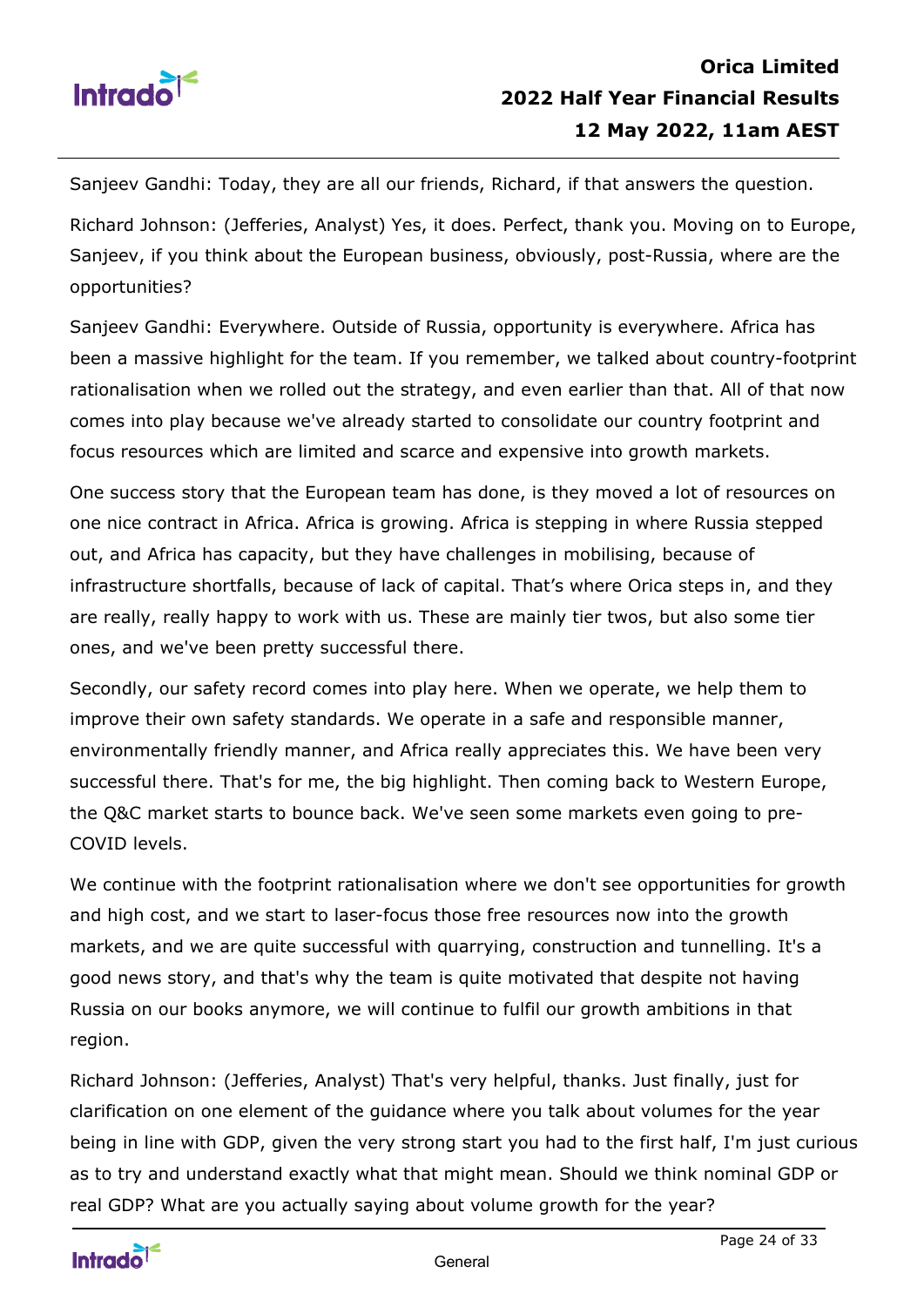

# **Orica Limited 2022 Half Year Financial Results 12 May 2022, 11am AEST**

Sanjeev Gandhi: There's a little bit of catch up that we expect because of the lags because of weather and COVID in the first half, so there will be some slight uptick in volumes. But remember the comment I made earlier, at least on our own manufactured product; we are sold out. Obviously, there will be spot opportunities here and there to release a few tonnes, but there's not too much. Obviously, the traded volume, we have more access to, so that will continue to grow. But overall, I think that the focus in the organisation is again, commercial discipline, pricing, and getting the most bang for the buck, speaking figuratively.

Richard Johnson: (Jefferies, Analyst) Got it. Thank you, that's very helpful. I appreciate it. Operator: Our next question comes from Scott Ryall at Rimor Equity Research. Please go ahead.

Scott Ryall: (Rimor Equity Research, Analyst) Hi there, thank you very much. Congratulations for getting the franchise momentum going. My question, you touched on SAP, Sanjeev. I was hoping to get a little bit more clarity over what you've seen in the last six months. You mentioned that you expect it to be fully stabilised, I think it was, by end of June this year. Are you saying you got no benefits from SAP in this current period, so therefore, you're really expecting to see the run rate of those come in fiscal '23 and '24?

Sanjeev Gandhi: Thanks, Scott. The stabilisation activity, which was basically addressing the technical defects in the system, will be fixed by end of July. There's slight slippage, and this was because our consultants got impacted by COVID, so there were small delays. But that was built into the plan. Once we have done that, then we will have done most of the technical stabilisation, and then we go after benefits.

Having said that, we already get, today, the visibility benefits out of it. We are able to see customer profitability, SKU profitability, Chris is able to monitor receivables, payables, inventory by SKU in the very complex manufacturing and trade environment that we have. All of those benefits are already there, and we are leveraging them. I expect to see further benefits in terms of automation, in terms of salary arbitrages, offshoring, outsourcing, and those are the benefits that we are now planning to start to bring into play, once we are finished with stabilising.

Why do I do this in phases? Because I don't want to distract the team. We have limited resources. It's quite challenging to get SAP experts in the market today. It's a hot market there. We are trying to leverage people, getting them focused to do first the task on hand,

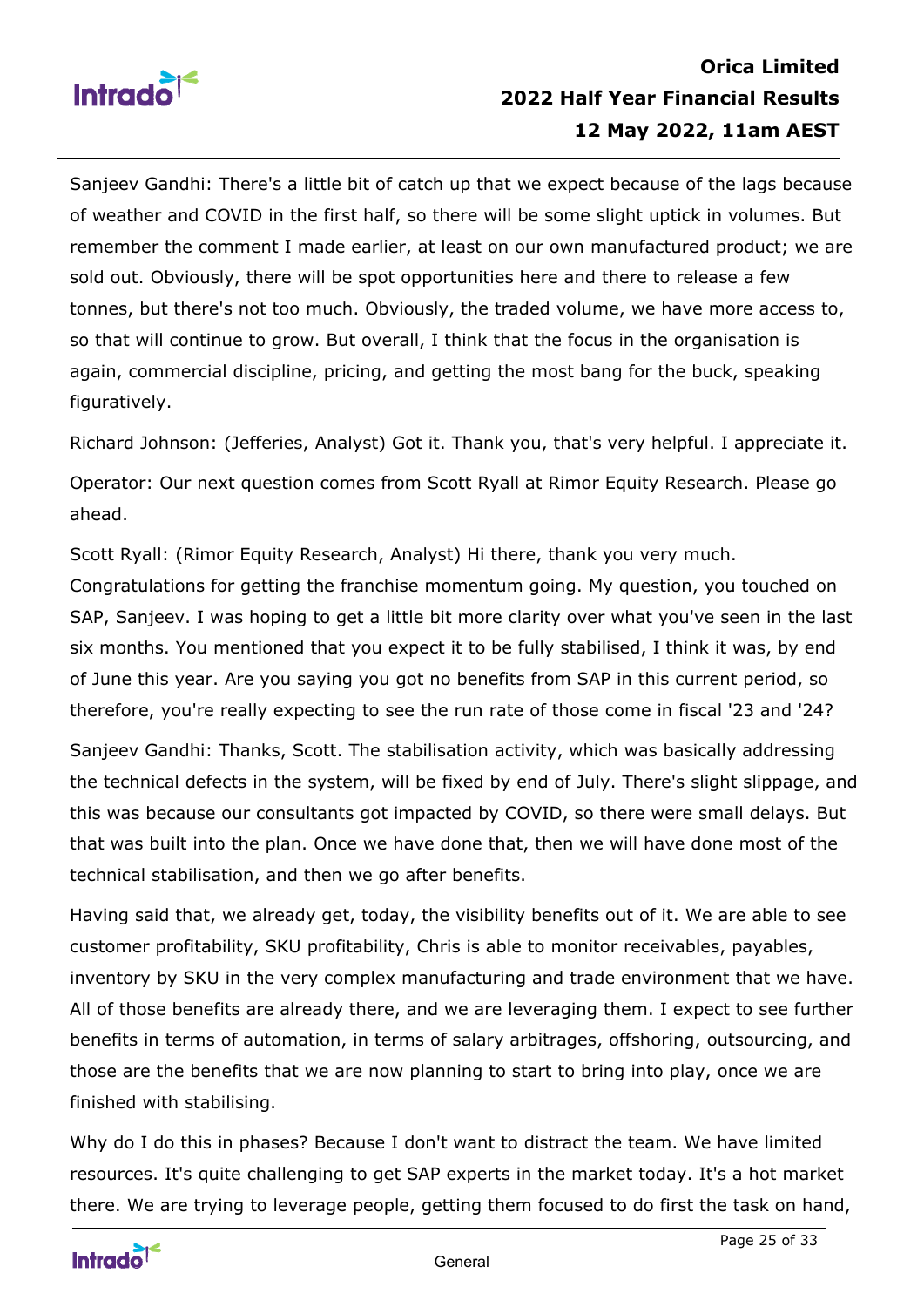

which is to get that fully stabilised system working, operating for us. Then, as soon as that's done, we've already started planning for the next phase of benefits to come in.

Benefits are already available today. Difficult to monetise, but you can imagine, with all the transparency we have today, we can go after all those weak links in our network and fix them. Then the real benefits in terms of salary arbitrage and all of that will come poststabilisation in July.

Scott Ryall: (Rimor Equity Research, Analyst) That's very clear, thank you. My other question was with regard to your slide 6, your decarbonisation strategy, and your particularly, the hydrogen MoUs that you've signed in New South Wales and Queensland. I've read the press releases. Just give us a little bit more colour on where you see the opportunity for hydrogen. Origin, I think, is probably pretty - it's pretty clear what they bring to the table, I was hoping you would tell us in terms of the partners that you've brought in there, what they actually specifically bring to the table, please?

Sanjeev Gandhi: Yes, happy to do that, Scott. There are two benefits that Orica brings to the table, then I'll talk about the partners. The first is that we are a sizable manufacturer and consumer of hydrogen, today. We produce hydrogen, we consume hydrogen on a large scale, which is basically what we do with our gas. That's the first. Which means we have a base load in terms of consuming hydrogen from any supplier who's able to offer us cost-competitive green hydrogen today. We can already start to put that hydrogen into our ammonia plant and start to make green ammonia with it. We are ready to go. We have an operating ammonia plant; we have the infrastructure.

The one thing that was missing, and I mentioned that in my presentation, was this ammonia tank that we need to buffer receiving and exporting our green ammonia. We don't have that at KI, at Kooragang Island, so we are working on it. We have the port infrastructure in New South Wales. We have the ability to take in green hydrogen and produce green ammonia and green ammonium nitrate with it, and we can do this today.

The same in Queensland, we are consuming significant amounts of hydrogen. We could convert that into green hydrogen and start making green ammonium nitrate there. Also, in Queensland, we have port infrastructure, so when partners come and talk to us, and these are quite often our existing suppliers of gas, because they realise, over a period of whatever, 10, 15, 20 years, natural gas demand will go down and hydrogen demand will go up. They have the pipes connecting to our sites.

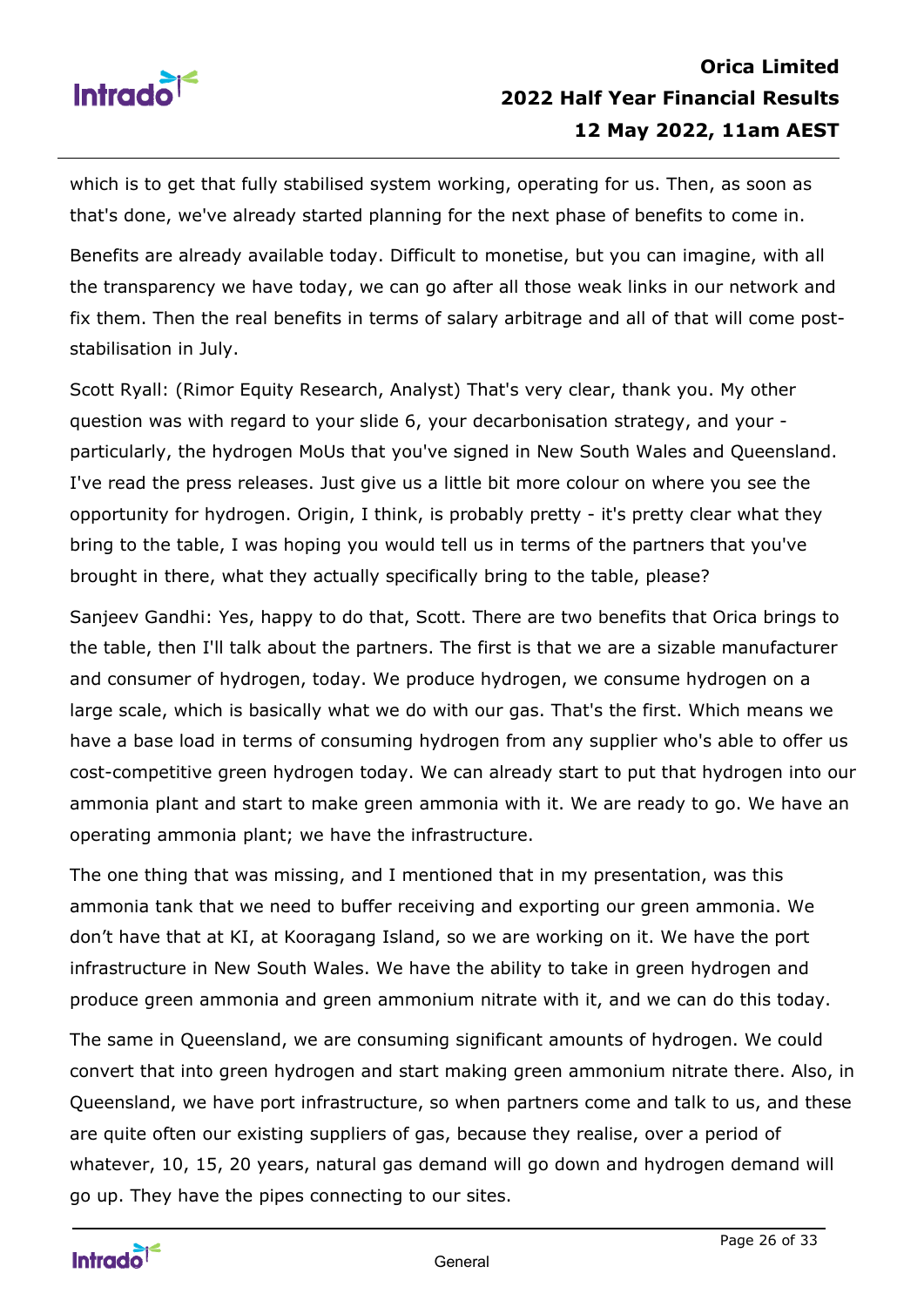

# **Orica Limited 2022 Half Year Financial Results 12 May 2022, 11am AEST**

The simple question is, can you, instead of moving gas to Orica, move hydrogen, and the other way around. If we produce hydrogen ourselves, can we move it through your grid? Those are the kinds of discussions we've been having, both with H2U in Queensland and Origin in New South Wales. It's a perfect fit. The energy companies are interested in the upstream energy business, which is basically hydrogen replacing or supplementing natural gas. Orica is more interested in green ammonia and green ammonium nitrate, because that's what fits our purpose.

The obvious benefit of doing all of this is that we reduce our carbon footprint. This is the benefit, and then if we can generate carbon credits, as we have done successfully at KI, at Carseland, hopefully, also at Yarwun, then that becomes an additional stream of revenue for us. It's, in my view, win-win-win. It also helps us to mitigate the risk, because we all understand this is a risky business, this is a new, emerging market. Costs are still up there, higher cost of renewable energy, instability of the grid, all of that still plays in. I'm really pleased that we are able to work with these good partners, whether it's an energy company or an infrastructure company, and then we get the support from the states, and the federal government.

All of that is playing in our favour. We are a major producer of ammonia in this country. We are also a major consumer of hydrogen in this country, so we do have a clear role to play, and we will continue to leverage this. I hope that answers it, Scott. It's a bit longwinded, but that's the strategy behind this.

Scott Ryall: (Rimor Equity Research, Analyst) Yes, more specifically, at Yarwun though, can you give us - H2U doesn't have any operations at the moment. I get Origin, they're gas, they're energy. I get all of that, I get the decarbonisation. Just, H2U, they have a proposed project, but they don't actually do anything at the moment.

Sanjeev Gandhi: Yes, but they do have government support and grants, and we are continuing to work with them on feasibility, pre-feasibility. We're helping them with technical assessments on hydrogen manufacturing, because we do this quite well ourselves. Then we obviously will remain a potential consumer of that hydrogen and make green ammonium nitrate.

The second important fact, and I think I mentioned this, is that we have port infrastructure in place today, so we are bringing in ammonia into Yarwun today, and you can imagine how valuable this infrastructure is, because we could then help our partner, H2U, to also

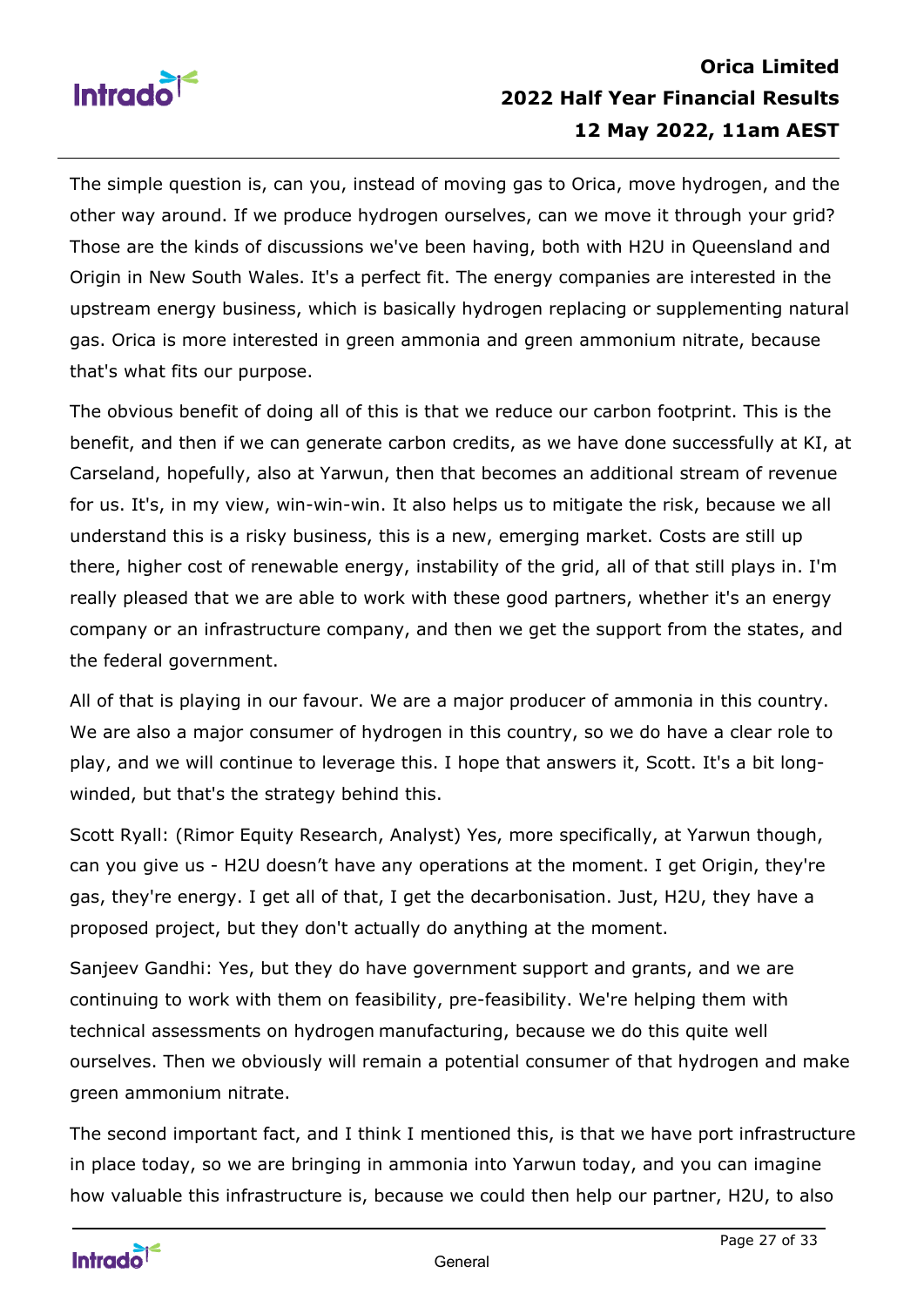

export that ammonia, using the same - leveraging the same infrastructure. As you can imagine, investment into these kind of projects will basically move the project from a profitable to a non-profitable one. We are able to help them save capital.

We have the experience to operate these assets, and we are trading in ammonia today, already at Yarwun. That is just another stream that goes in and out of the Yarwun site. There are a lot of strategic fits there. As you can imagine, this is a pre-feasibility, feasibility study. It is not exclusive, by the way, so we have opportunities to also work with other potentially interested partners who come and talk to us every day. It's all work in progress. We know what we need from that. Whether we can make that happen, time will tell.

Scott Ryall: (Rimor Equity Research, Analyst) Okay, thank you very much. That's all I had.

Operator: Our next question comes from Nathan Reilly at UBS. Please go ahead.

Nathan Reilly: (UBS, Analyst) Good afternoon. Just a couple of quick questions, hopefully, from me. Chris, could you just give us an idea of the EBIT contribution you had from Russia and the divested nitro business in the first half?

Christopher Davis: Nitro is more like - I wouldn't bet the bank on that one. It's low single digits in any one year. If you look at Russia, Russia was high single digits for the first half of the year, and then typically, in the second half of the year, there's a traditional step up for seasonality. I think you can probably do the math off that one. That's not a number we've historically disclosed.

Nathan Reilly: (UBS, Analyst) Thanks for that. That's fine, thanks for that. Then finally, Sanjeev, just in terms of your recontracting experience, particularly on the east coast of Australia, but more broadly around APAC, I get the fact that you're rebasing those prices higher, just given the tighter AN market dynamics. I'm curious to understand how you'd go on just in terms of renegotiating, potentially, some of those rise and fall mechanisms, particularly around the timing around lags on those mechanisms. I'm also curious to understand how you've gone in terms of your technology offering around that negotiation discussion, and finally, just in terms of any shifts through the value guarantee arrangements on those contracts as well.

Sanjeev Gandhi: Nathan, we have done that in a very respectful and open and transparent manner, showing and demonstrating to our customers that input costs have gone up beyond our control and we do need to recover them, we cannot just continue to subsidise

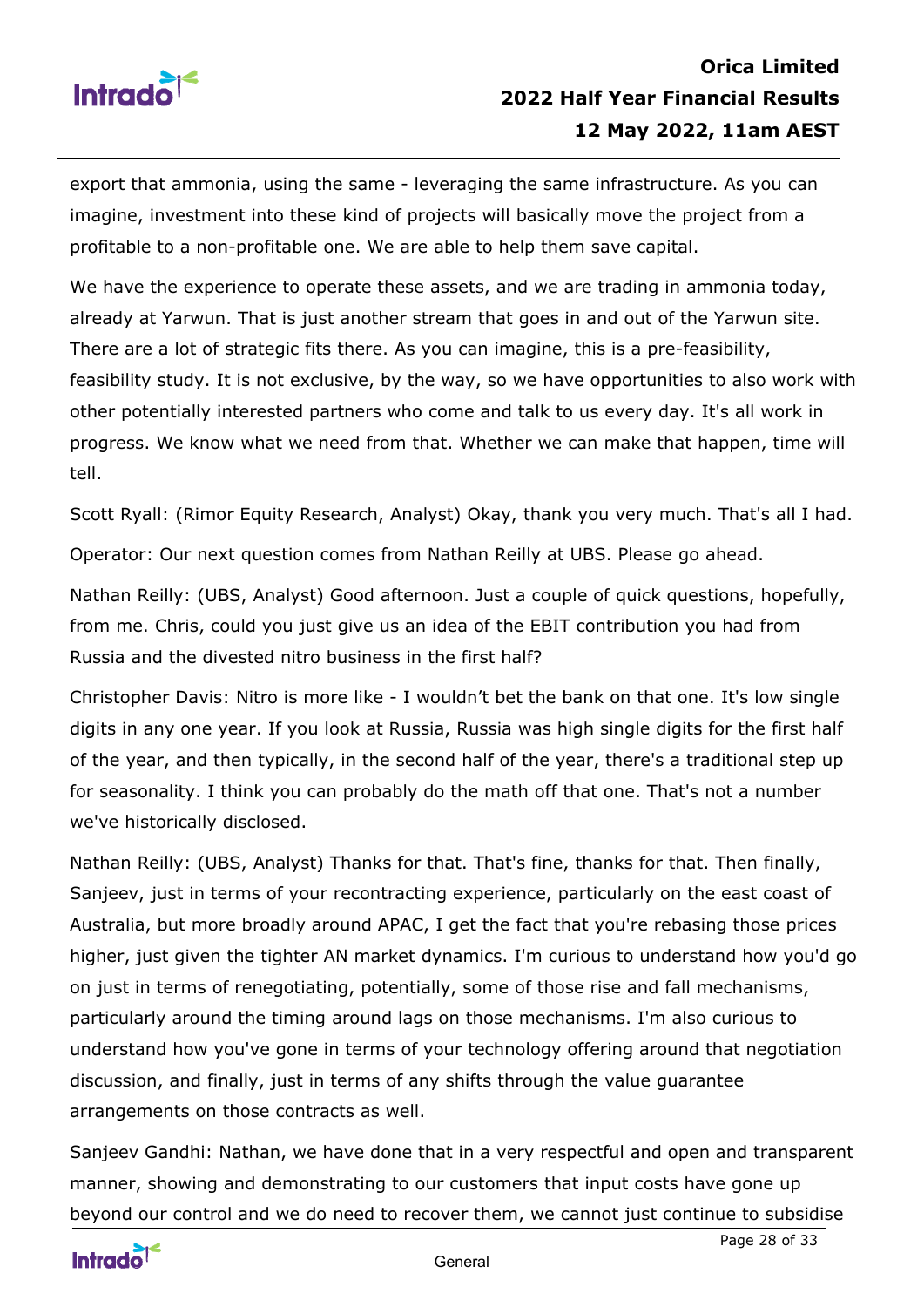

this. In most cases, I would say, people have been reasonable. On the other hand, nobody's happy about it. These are not easy conversations to have, but we've been relatively successful here, no regrets on everything we have done. That's one aspect of it.

In terms of technology, this has got nothing to do with the pricing. Research technology stands on its own two feet today. We have a dedicated team which does not sell AN which focuses on commercialising technologies. Their job is to go out and get contracts for new products, new technologies, new services every day, and do not care what happens to AN. We have instances where our digital solutions are used on sites where competitors are supplying ammonium nitrate. That just tells you how valid those technologies are and how eagerly customers are happy to receive us and talk to us about it.

In the past, we had sometimes this unfortunate issue that we were mixing up ammonium nitrate with technology, and in certain cases, even cross-subsidising. We have stopped that because we have separated the responsibility. The folks who sell ammonium nitrate don't sell technology and vice versa. They do talk to each other, because you sometimes go to the same customers, but each have a clear margin target and a P&L responsibility. Technology stands on its own two feet, and ammonium nitrate is what it is. It will stay short, it will go long, it's a commodity, and we'll just follow the flows there.

Nathan Reilly: (UBS, Analyst) Thanks, Sanjeev. Just finally, in relation to any shift in the value guarantees, in terms of the arrangements there, is there an opportunity to share a little bit more of the potential upside in relation to those guarantees going forward?

Sanjeev Gandhi: Absolutely. I'm not a big fan of value guarantees, because it's a one-way deal, where we guarantee and our opposing partner enjoys it. We have moved into value share, and if we are able to demonstrate this is your baseline and if you implement an Orica product, service or technology that the baseline is improved by say, 10%, you give us 4% out of that.

I'm really pleased to say that we have started receiving the first cheques from customers, so this is not a concept. It's starting to pay out, and it will all translate into our technology P&L. The new word in Orica is value sharing, because if there's a commitment, we have invested in technology, we are willing to back it up, and if there's a value benefit, then obviously, we need a share of it. This obviously also comes with risks, because if we don't deliver, we get nothing. I'm more than happy to take that risk because we feel so confident about our new products and services offerings.

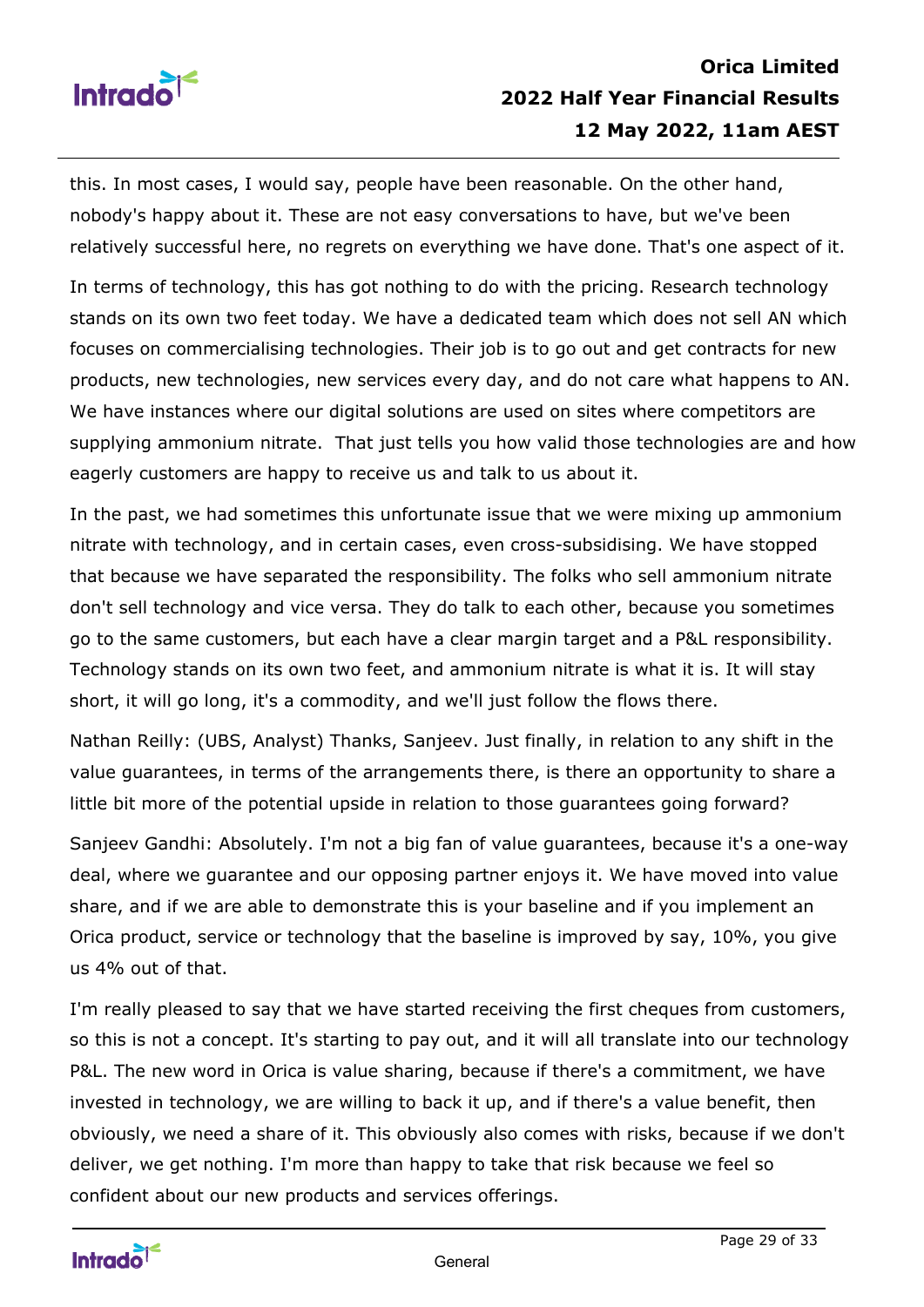

Nathan Reilly: (UBS, Analyst) Your success rate in converting those value guarantees to value share arrangements on your re-contracting - or the contracts that you've been recontracting?

Sanjeev Gandhi: As contracts roll off, we will also address - we address several things, right? We address the base price, we address rise and falls, we address lag, we address the indices, for example, in Latin America, some contracts did not have freight, so we brought freight in. We address technology value guarantees, we address payment terms. Basically, when you have that discussion with a customer and a partner, you want to then touch all the KPIs. We basically address everything across the board in the contract.

Nathan Reilly: (UBS, Analyst) Okay, thank you.

Operator: Our next question comes from Grant Saligari at Credit Suisse. Please go ahead.

Grant Saligari: (Credit Suisse, Analyst) Good afternoon. Apologies if I missed this, but could you outline specifically how you're actually exiting Russia? Are you selling the business assets, are you permanently ceasing operations? Exactly what are you doing to exit Russia?

Sanjeev Gandhi: Grant, you have not missed it, because we have not elaborated that. It's all work in progress. You can imagine that Russian authorities are flooded with these kinds of incidents, so we will have to run through regulatory issues. We have to take care of our people, we have to take care of our assets, we have to take care of our contractual obligations to customers. It's work in progress.

We have several options on the table, but since we are under negotiation, I do not want to talk about this. We have given ourselves a timeline of six months, which means that latest by September we should be clear as to where that business lands. The topmost priority is the safety of our operations and the wellbeing of our people. No, you did not miss it, Grant, we have not elaborated that, because there are several balls in the air in that respect.

Grant Saligari: (Credit Suisse, Analyst) Is the intention for it to be a permanent exit? I guess that's what I was trying to get at.

Sanjeev Gandhi: I never say never. You never know what happens in future, and I haven't seen the future, unfortunately, so I cannot tell you. But for the moment, for the foreseeable future, yes, we'll be out.

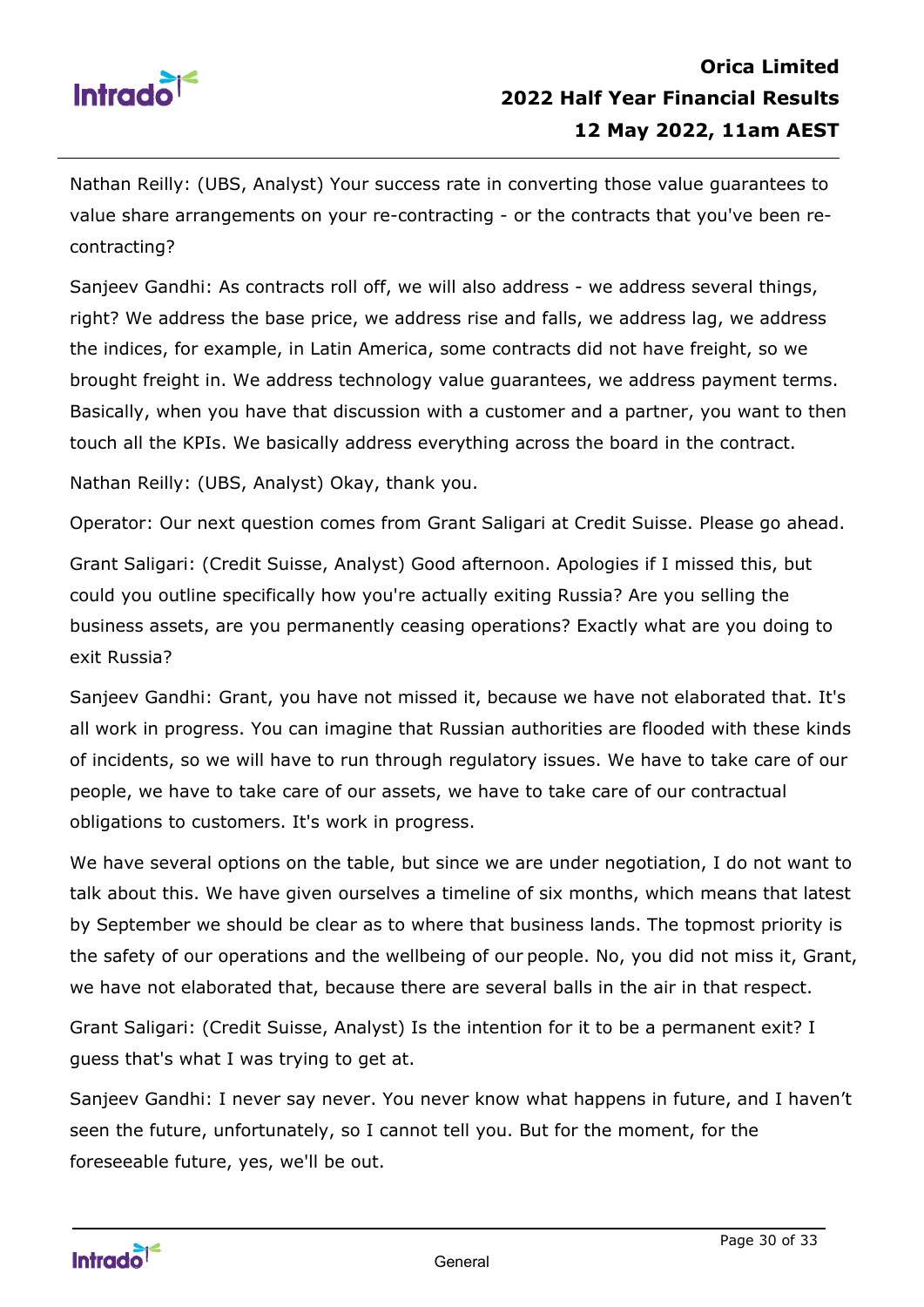

Grant Saligari: (Credit Suisse, Analyst) Okay, that's helpful. If I could ask a question on the broader EMEA business, if I take Russia out of that, it's barely profitable. I'm glad you indicated earlier that there are opportunities there, but are there any parts of the EMEA business that are actually profitable? How do you actually make it material to Orica, and are you actually the right people to actually own that business?

Sanjeev Gandhi: Yes. You see post-allocation numbers. We obviously do not disclose preallocation numbers. On a pre-allocation basis, the business has really performed very well despite all the challenges. The bigger challenge is, we obviously have a certain overhead base that covers the entire region including Russia, and Russia is no longer contributing, so we have to now find ways to take down those costs so that the business is right-sized for the current environment, and then comes the growth.

The first step is that we have already started doing this, including relocating from highcost locations, moving out of countries, we have line on site for three, four, five, countries today in Europe, so all of that is in play. We are optimising our manufacturing network there, which is predominantly discrete. Automation, shutting down sites, consolidating. We are attacking the cost base very, very hard, because you need to right-size your cost base so that the post-allocation number starts to become meaningful. That's work in progress, and I'm hoping that - it will not take us years, so by September, when we come up with the full year results, we should see a significant chunk of that cost out of the P&L for Europe. That's the good news.

Then comes the growth opportunities, and I mentioned that earlier, it's Africa, clearly. It's Eastern Europe, everything but Russia, where we have fantastic positions, strong market growth opportunities, and then they benefit once the border stabilises there, with Russia being out of the market. Then it's Western Europe, where it is cost, but also high-value, high-margin products coming into the Nordics and also in other parts where we are active. It's a combination of a lot of things, but I think the key short-term measure is to take those overheads down and right size them for the smaller business footprint we have today.

Grant Saligari: (Credit Suisse, Analyst) Okay. Finally, just on Latin America, with the alternative sourcing arrangements that you've managed to obtain with a higher cost, are you actually competitive on going into Latin America vis-a-vis with the local competitors there? How do you actually become - or maintain competitiveness?

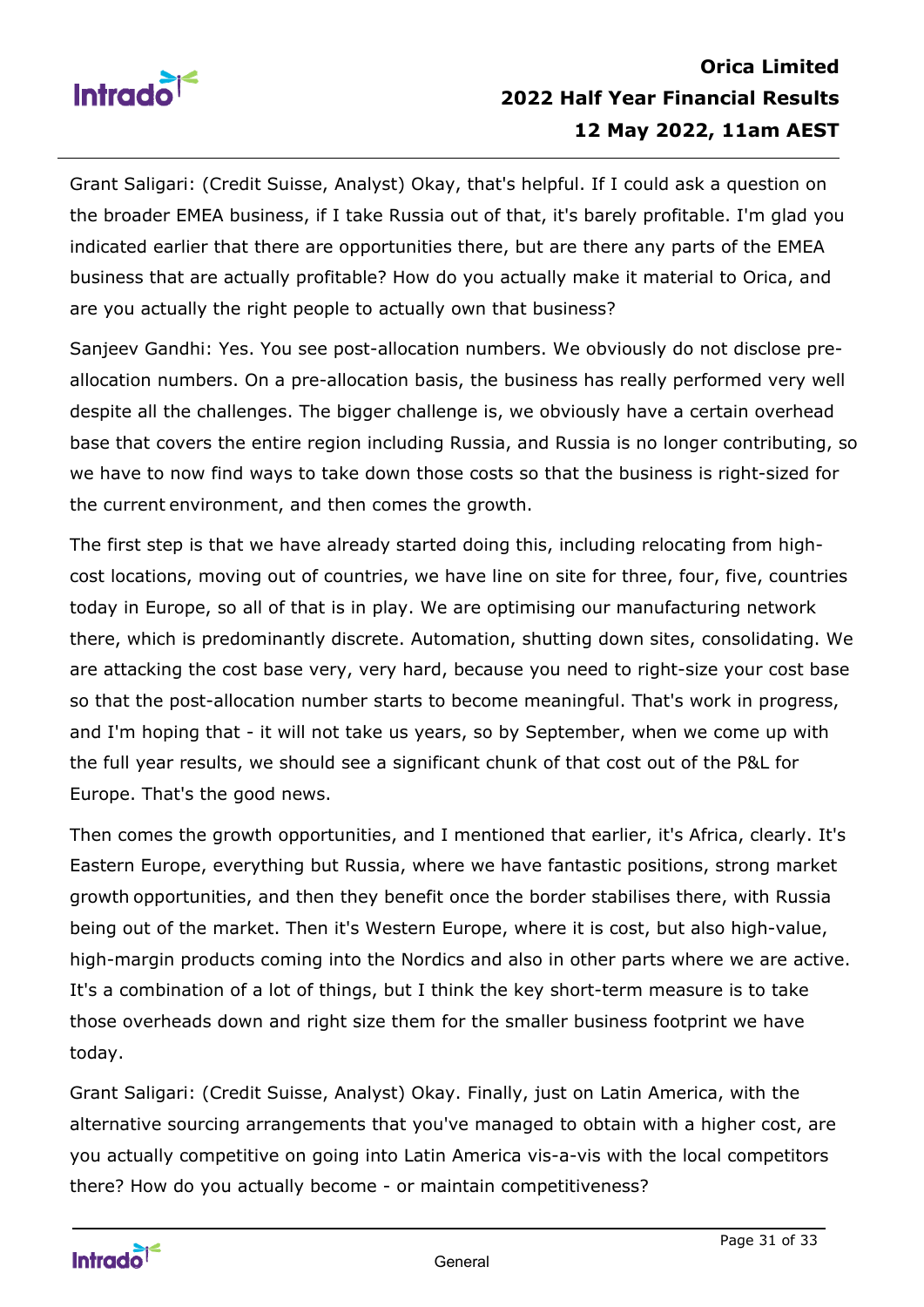

Sanjeev Gandhi: The entire market has risen, right? When the tide rises, all boats go up. It's not that our costs went up and all our competitors have better sourcing or lower costs. The whole industry has reset on a higher cost base, and so has Orica. There's one big difference, we have scale in procurement. We don't procure 50,000 or 100,000 tonnes, we procure several hundred thousand tonnes, even millions of tonnes.

We are leveraging our scale, and once we have scale, and we have the volume lined up, then we leverage our supply chain efficiency. We send the products with the shortest lead time, the lowest cost. We move products around plants, and we have the capability to do that because we have manufacturing assets in 45 countries, or 45 locations globally. We are leveraging our size, we are leveraging our scale and skillset, so we will end up slightly better in terms of efficiency of procurement than most others in that field.

In terms of competitors who manufacture their own product, they obviously also have rising input costs. They have their own challenges, as we do, for example, in Australia or in Carseland. The entire industry has been disruptive, and cost base across all players in the industry has gone up significantly.

Grant Saligari: (Credit Suisse, Analyst) All right, that's very helpful, thank you.

Operator: Our final question comes from Richard Johnson at Jefferies. Please go ahead. Richard Johnson: (Jefferies, Analyst) Thanks very much. Sorry, Sanjeev, just one more from me. I was just thinking about a scenario which you can logically put together which would see industrial grade heading in a different direction to agricultural grade. Really, my question is around North America, and whether there's a risk - not so much a risk, but could we expect to see agricultural grade producers swinging back into the industrial sector, which they've done historically in the past, or is there a structural reason as to why they won't do that?

Sanjeev Gandhi: You know the scale of the market, Richard, right? I always say explosives are the tail of the tiger, and the scale at which the fert-exposed producers operate is massive. Yes, they can all swing, and they have done that in the past, and they'll continue to do that in future. Today, I am happy if there is a single tonne available to the explosives industry.

I take everything that they are able to offer me, and they obviously - food security becomes a concern, rising fertiliser prices, shrinking food production. You know that Ukraine is called the breadbasket of the world, Russia was also producing a lot of food